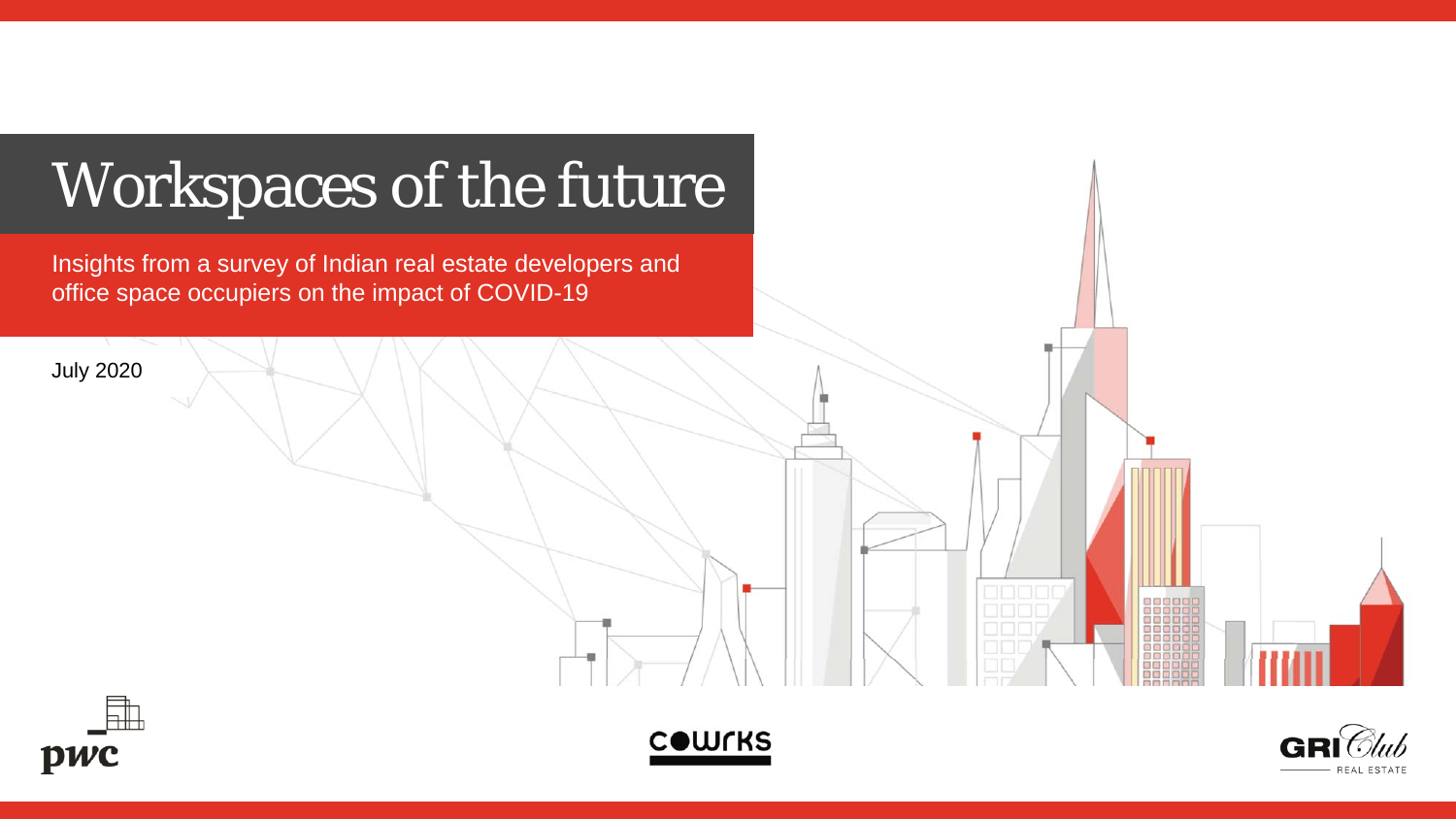# Message from PwC

The COVID-19 crisis has impacted India severely and the country has adopted a plethora of measures to respond to the humanitarian and economic challenges posted by the crisis. Continuing work/operations amidst the crisis has become the new normal for the economy and society at large. The recent pandemic has highlighted the need for enterprises to increase corporate resilience and help ensure community well-being by embracing virtual collaboration tools and practices. This COVID-19 era is leading to another disruption, which will change the way we operate, our behaviours and norms. As we evolve through this new period, we see most businesses rapidly put in place new measures for their workforce. Considering we have no previous comparable experience, this is a period of evolution. The new work, workforce, and workspace experiences are backed by technology, virtual teams and home working behavioural norms. Consequently, organisations are closely evaluating their business continuity plan. Smaller organisations are facing greater challenges in running operations and other hardships due to the lockdown.

The crisis has raised several questions for organisations to deliberate upon while trying to operate in this new normal. What does this mean for businesses? Are organisations ready for this transition? Is this a short-term or a long-term trend? How does this impact the demand-supply of commercial real estate (RE)? Is work from home (WFH) impacting productivity? What are the small and large operational changes and disruptive solutions in the workspace that will enable this new reality?

The survey-based report 'Workspace of the future' has been jointly prepared by PwC, CoWrks (a leading managed space provider for businesses of all sizes) and the GRI Club (a global community of C-suite RE and infrastructure leaders), and tries to answer these questions and capture the current market sentiment. In addition, the report highlights new opportunities that have arisen and are shaping workspace and RE strategies of organisations. This report is an endeavour to identify emerging business models that will act as an impediment to RE growth. Lastly, since we are in the midst of the crisis, it is crucial that all players in the RE value chain take a holistic view of the situation and develop a step-by-step approach encompassing their people, workspaces and businesses.

We would like to thank CoWrks and the GRI Club for collaborating with us and appreciate the efforts of the entire team involved in conducting the survey and preparing this report. We would also like to extend our sincere gratitude to all the participants of the survey for their time, inputs and views.



**Sanjeev Krishan** Joint Leader, Deals PwC India



**Hiten Kotak** Joint Leader, Deals PwC India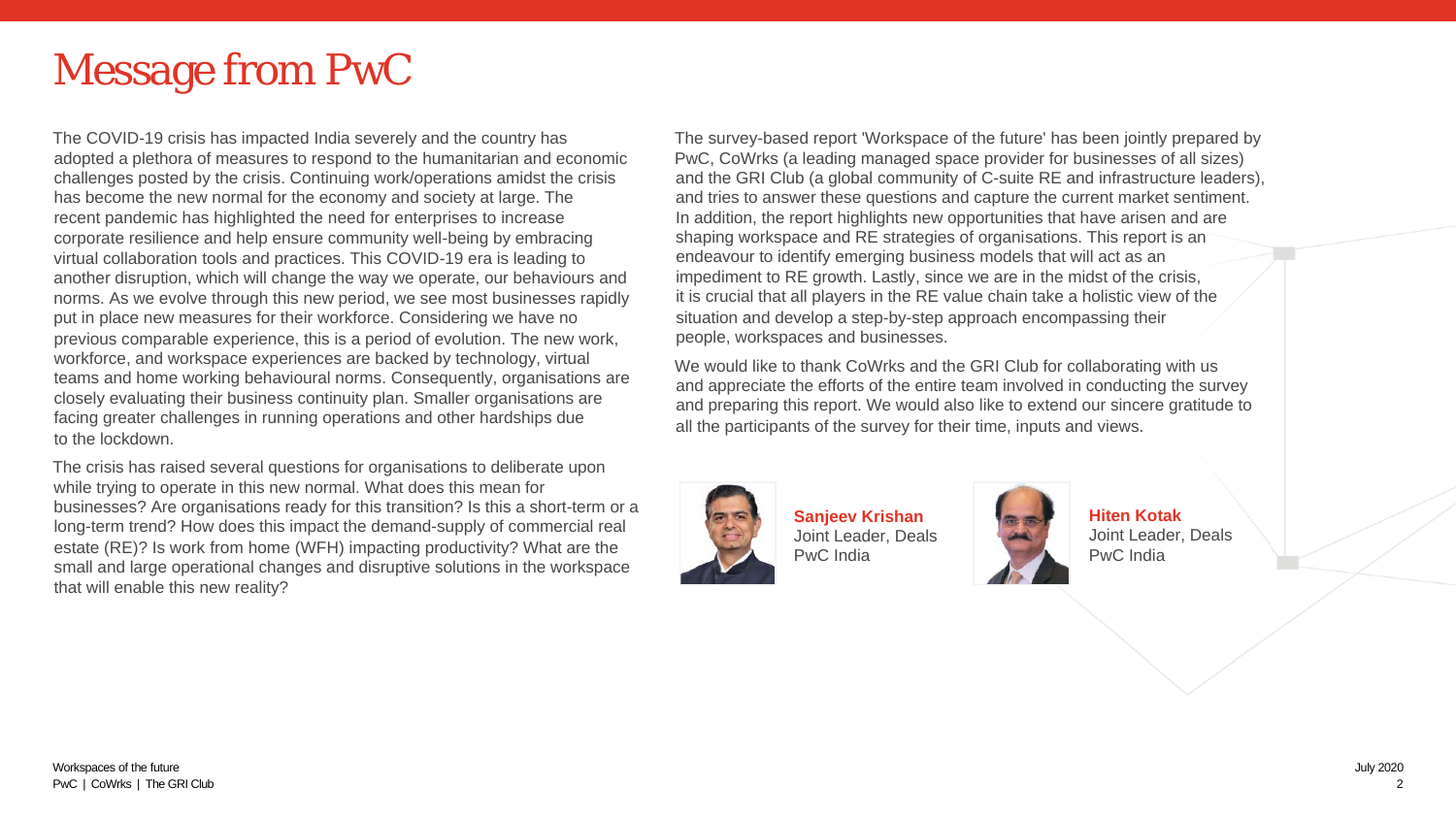# Foreword

The COVID-19 crisis continues to disrupt businesses across the country. The lockdown implemented to control the spread of the pandemic has reshaped reality for people and businesses alike. As workplaces were empty or reported scarce attendance following the restrictions imposed by the Government since March 2020, employers, employees and RE developers of office spaces had to adapt to the new normal to keep their activities/businesses operational. Remote working and WFH were adopted by organisations wherever possible. This new way of working has brought in challenges and opportunities alike for everyone.

We set out to find answers to some pertinent questions around the sentiments, experiences, expectations and future plans of RE developers of office spaces and occupiers of office workspaces through an online survey. The online survey was conducted across 25 cities and covered more than 20 industry sectors over a period of two weeks during the lockdown. We received encouraging responses from over 325 decision makers, which gave us some interesting insights.

Six key themes – demand trends of developers and occupiers, developer concerns, operational preparedness of developers, future plans of occupiers, impact of remote working on occupiers and impact on work culture of occupiers – have emerged from the findings of the survey. The report is structured around these key themes.

While both developers and occupiers agreed upon the impact on demand for office spaces, the extent of the gap in their respective assessments is an interesting outcome that needs to be understood. The report also discusses the preparedness of developers to provide safe and hygienic workspaces, the expected time for occupiers to resume office operations, the unprecedented swing towards WFH and much more.

We hope you find the survey findings interesting and insightful, and look forward to your feedback and suggestions.

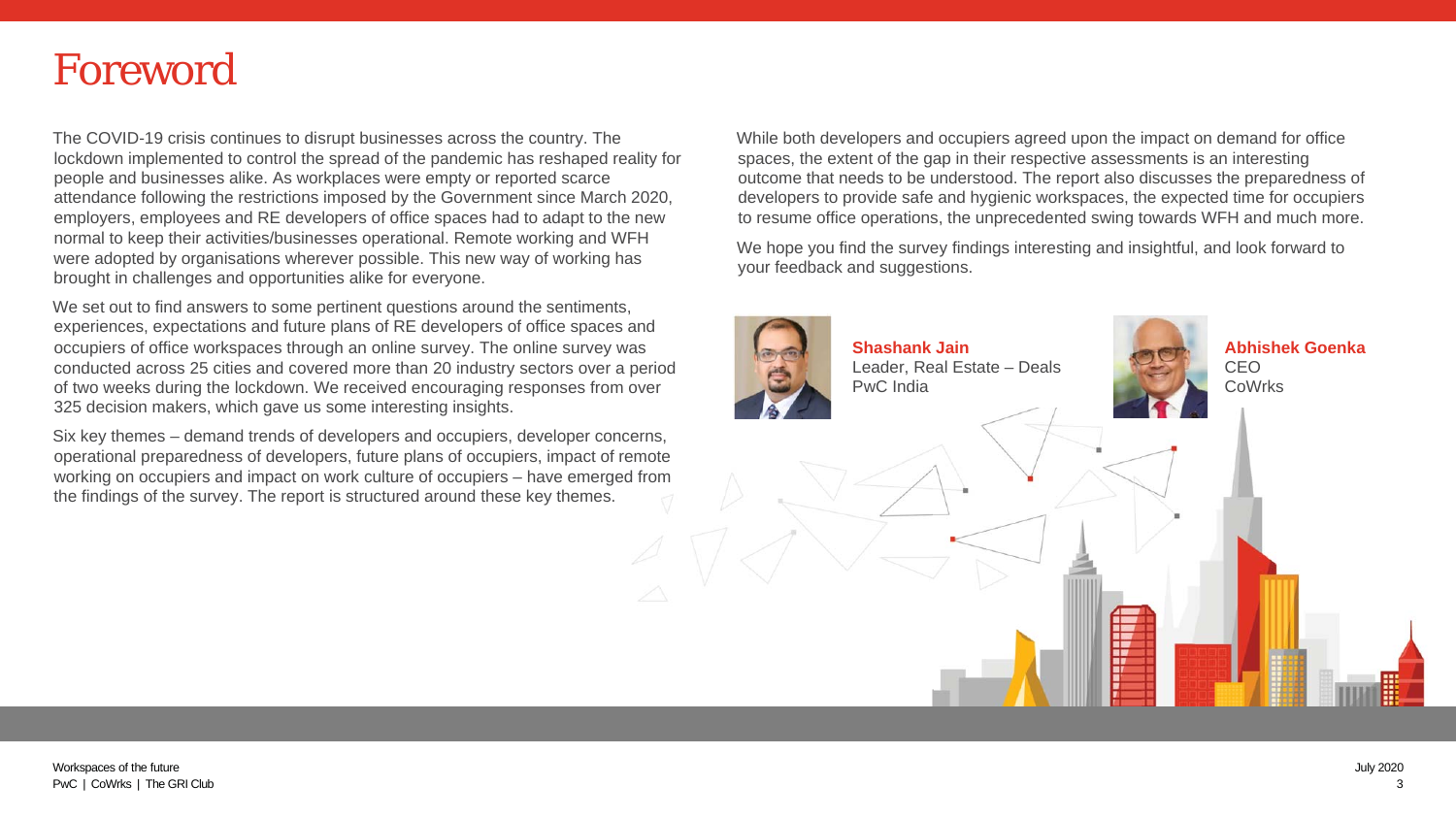# Table of contents

| Need for the survey -----------------------------                                                                                                    |
|------------------------------------------------------------------------------------------------------------------------------------------------------|
| Methodology -----------------------------------                                                                                                      |
| <b>Insights</b><br>10<br>• Demand trends<br>Developer concerns<br>• Operational preparedness<br>• Future plans<br>• Remote working<br>• Work culture |
| -------------------------------<br><b>Conclusion</b>                                                                                                 |

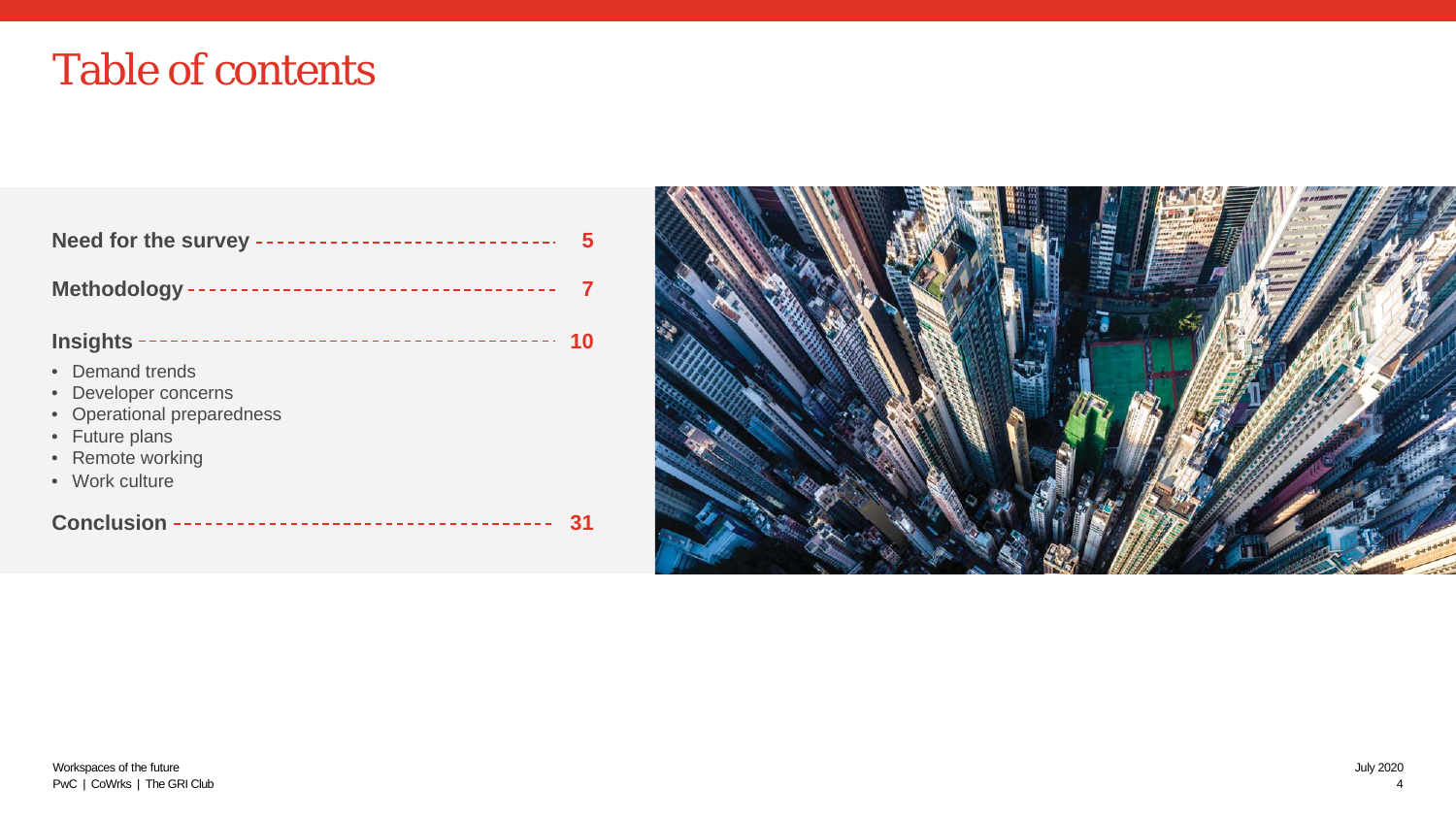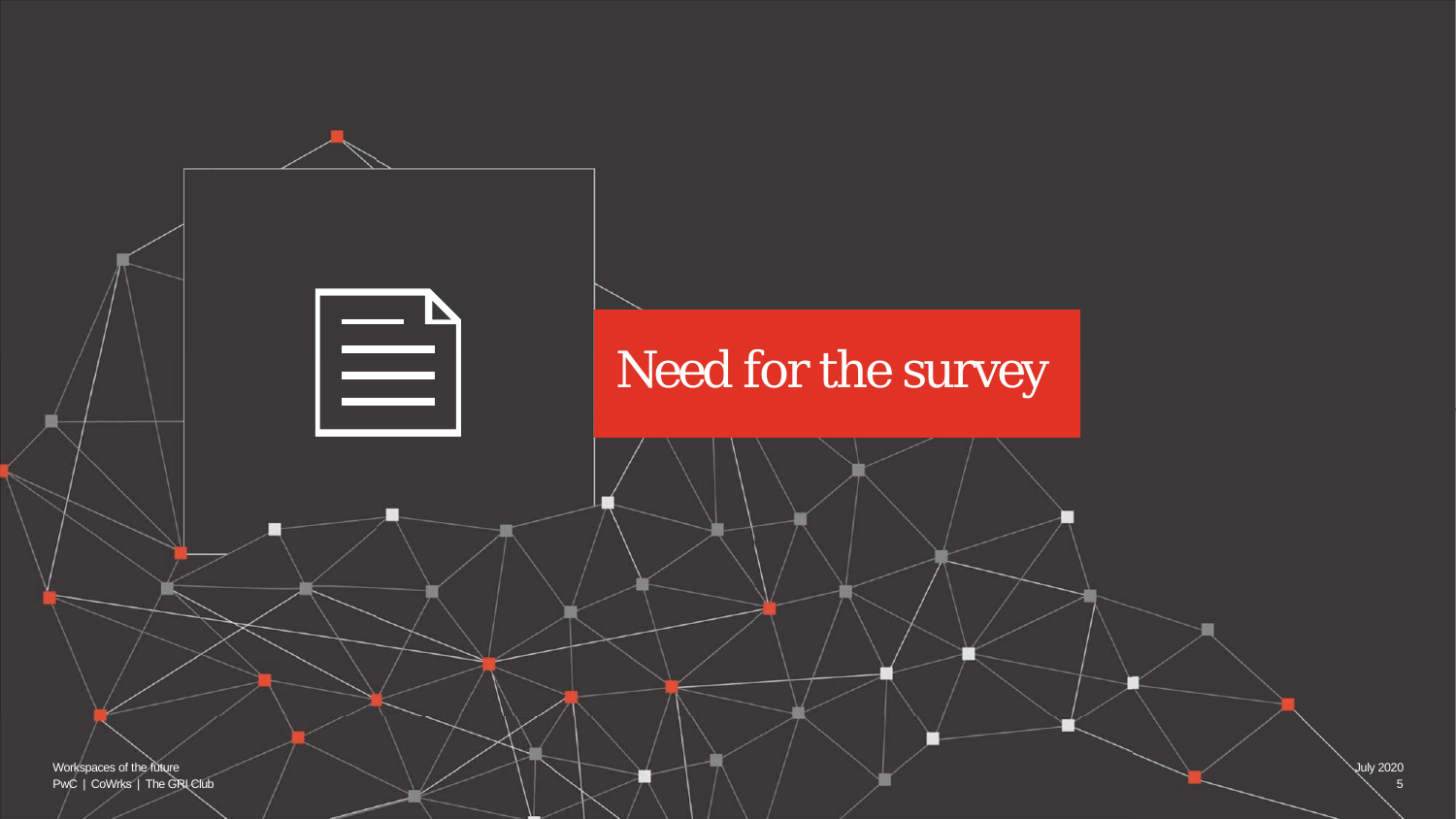## **COVID-19 has impacted the way we work and is expected to transform the workspace of the future**



**COVID-19 cases are on the rise in India**

- There is a greater need for social distancing, hygiene and precautions.
- Stringent guidelines for business operations across the country have been issued by the Government.



**Lockdown and its impact on workspaces**

- Non-essential office spaces were shut all over the country during the lockdown.
- Organisations need to adopt measures like remote working, wherever possible.



**Unlocking and beyond**

• Offices are opening in a phased manner and it is mandatory for them to adhere to guidelines on health, hygiene and social distancing.

## **How are developers and occupiers planning for operations in the post COVID-19 era?**

The COVID-19 crisis has impacted all sections of society and industry sectors. Like countries worldwide, the Government of India (GoI) imposed a nationwide lockdown in March 2020 to control the spread of the disease and implemented stringent measures for public safety, leading to temporary closure of non-essential workspaces for over two months. This required employers to adopt remote working and work from home (WFH) practices, wherever possible.

As the GoI eases restrictions, organisations are preparing to return to offices with a limited workforce to ensure the safety and well-being of their employees.

PwC collaborated with the GRI Club and CoWrks to gauge the sentiments, experiences, expectations and future plans of RE developers and office space occupiers through an online survey, targeting the decision makers in both categories across the country.

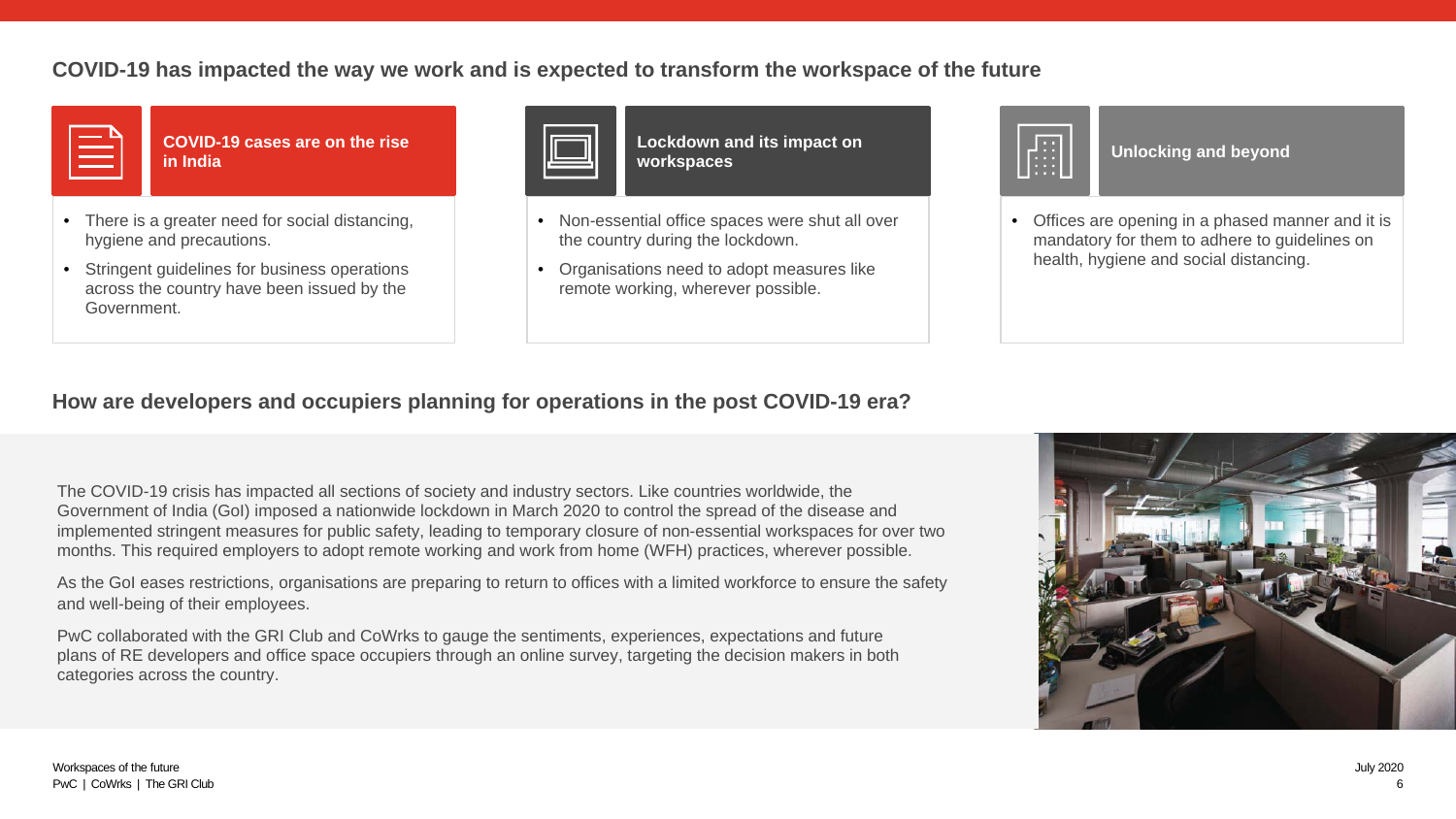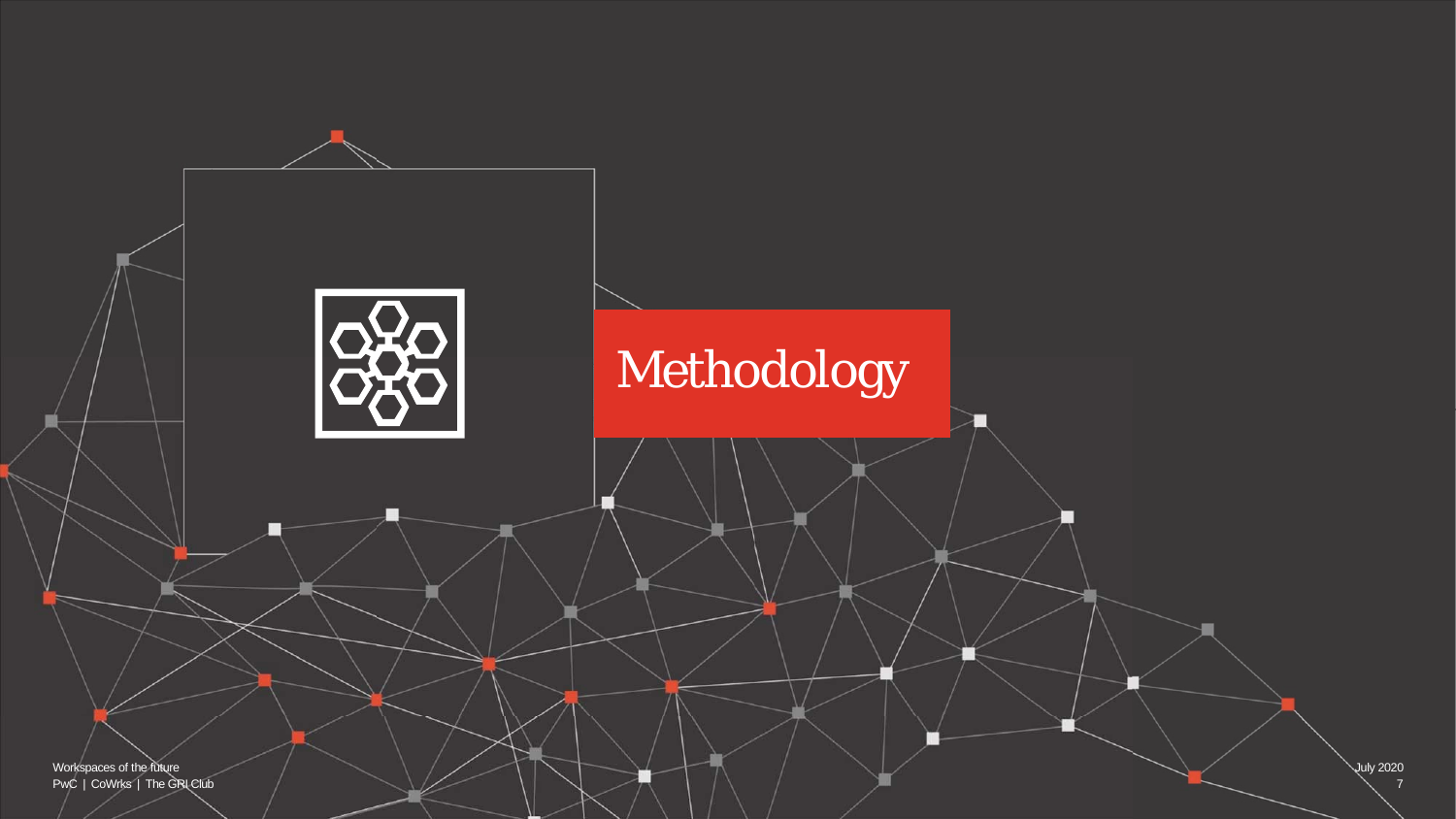

Jointly conducted by PwC, the GRI Club and CoWrks across India, covering RE developers and occupiers



Conducted a two-week online survey which ended on 7 June 2020



Sought answers to key questions regarding office workspaces in the wake of the COVID-19 crisis in India



No city-wise/micro-market breakup or analysis

**All data presented in this report, unless otherwise indicated, has been derived from the survey conducted by PwC, the GRI Club and CoWrks.**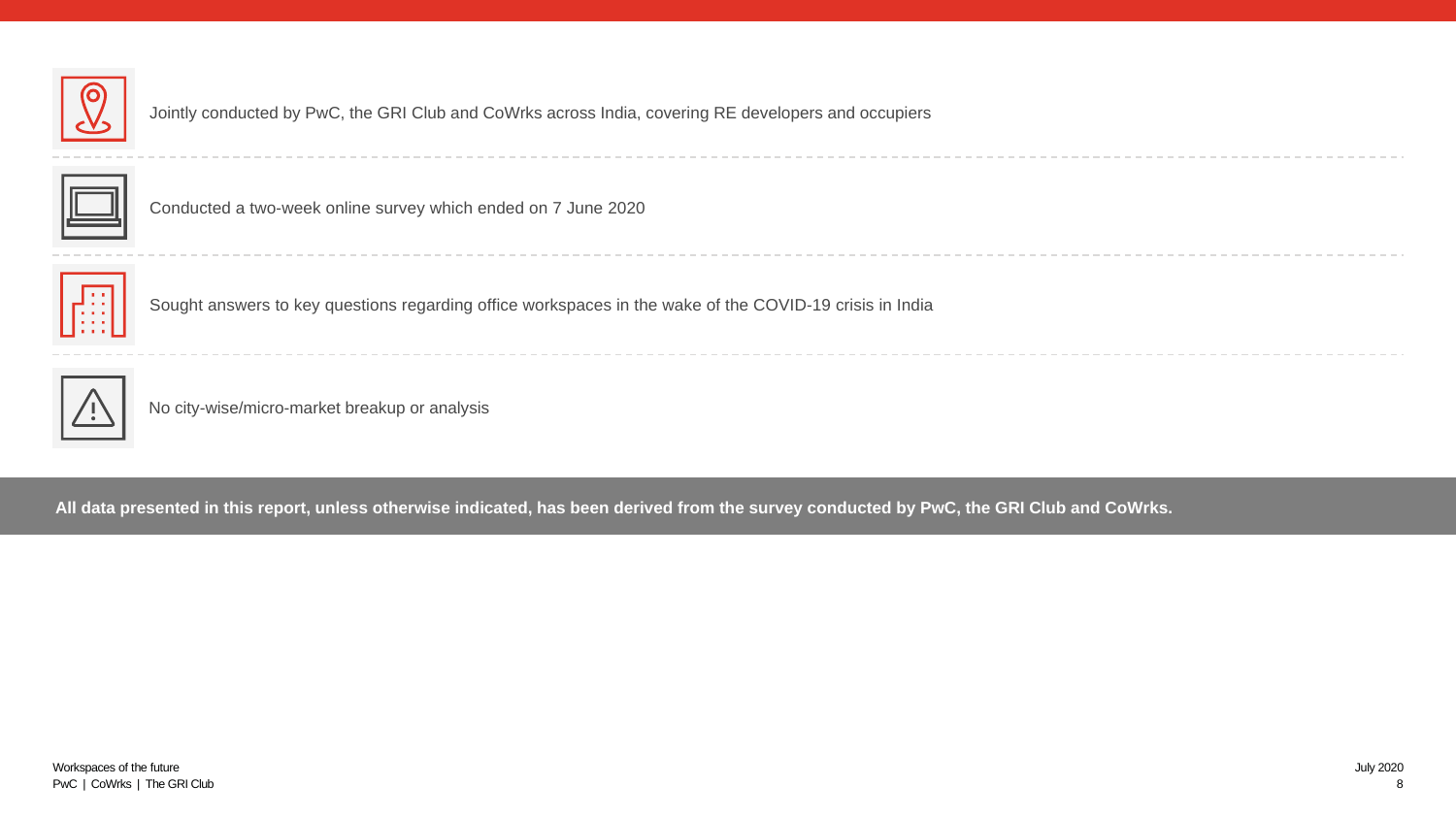**We received responses from decision makers\* from organisations of various sizes and representing a wide range of industry sectors**



\*Decision makers comprised CXOs, members of boards of directors and senior management of the respective organisations. Note: The map is not to scale and is only indicative in nature.

### Workspaces of the future PwC | CoWrks | The GRI Club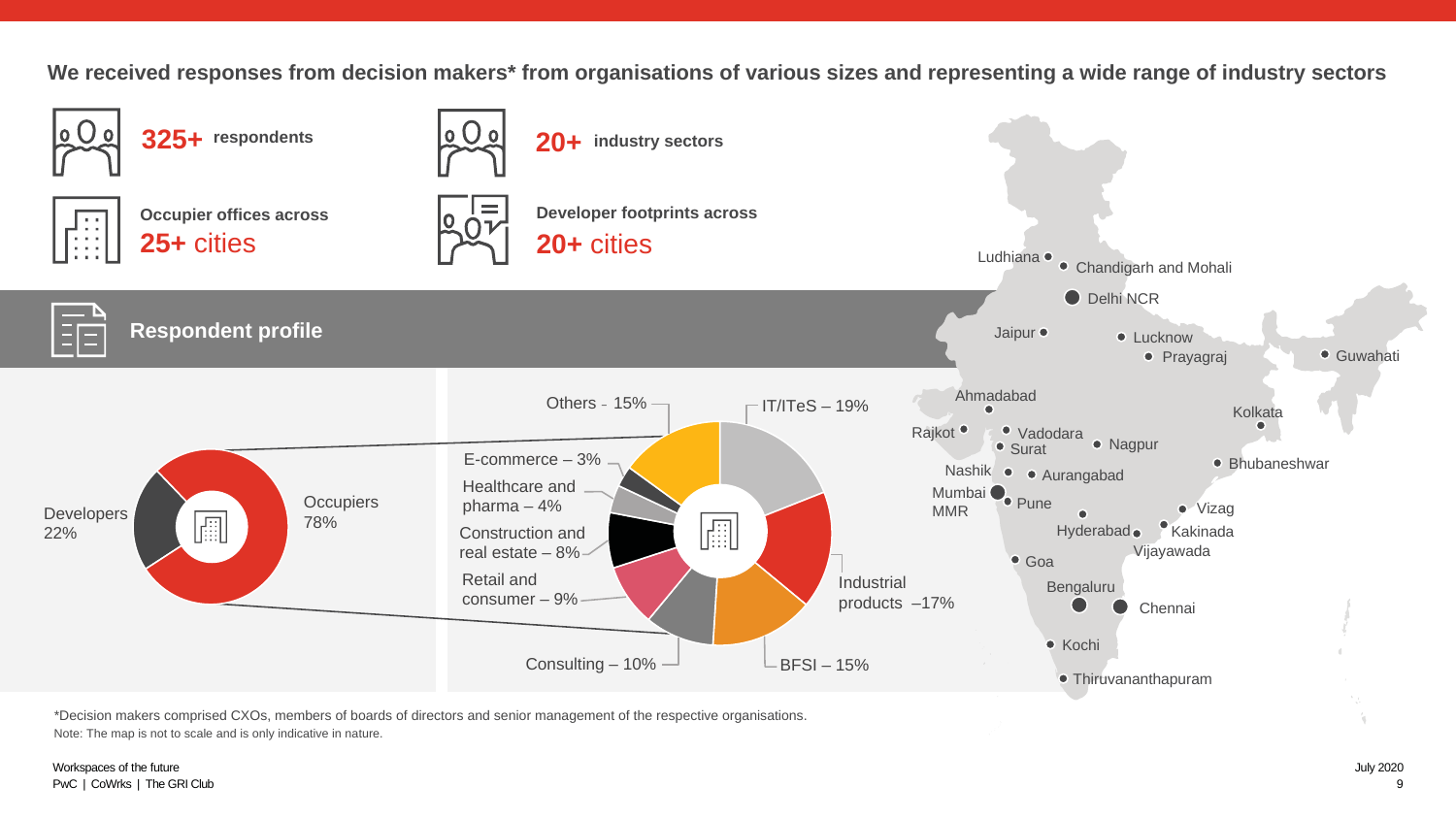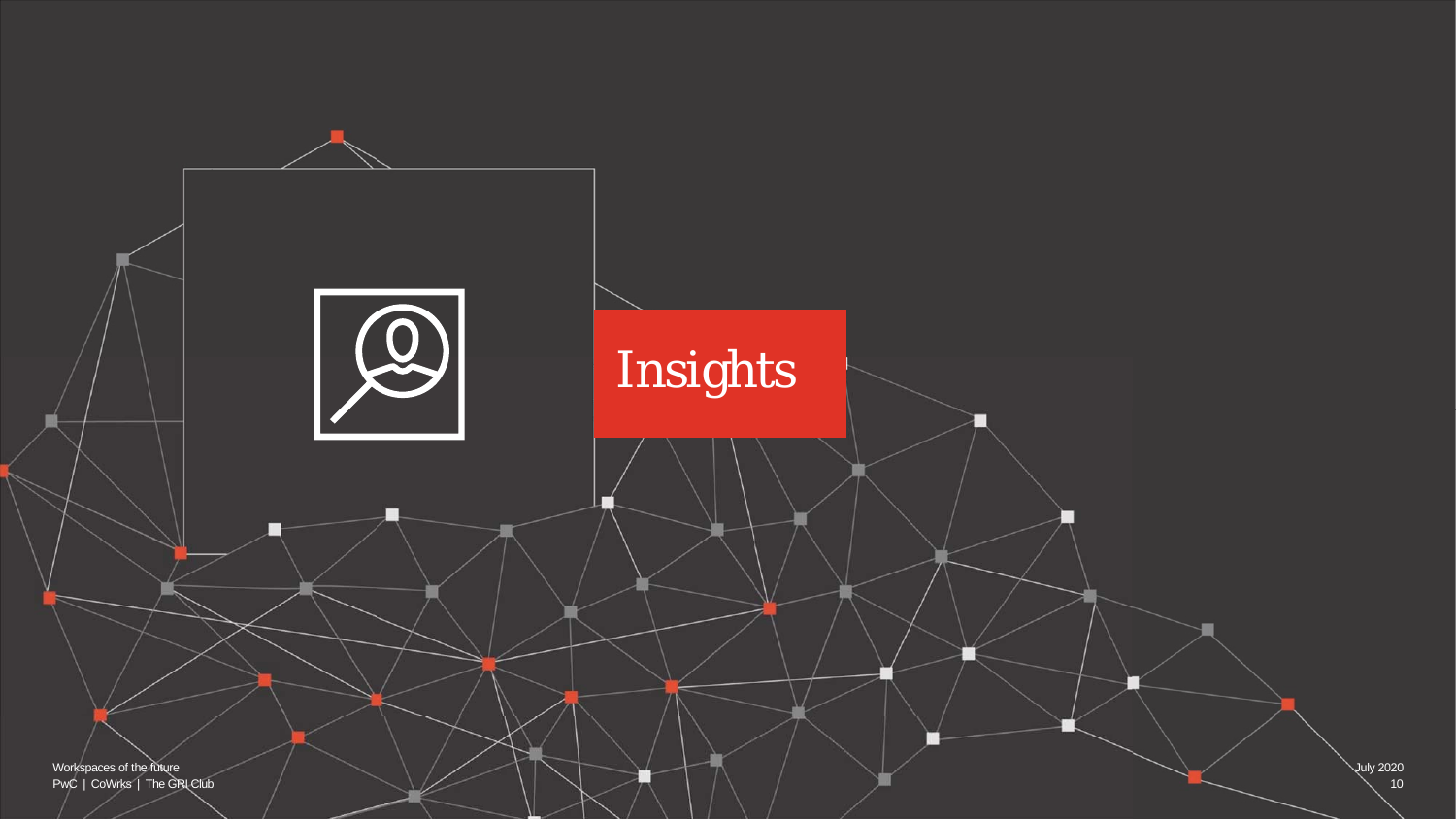

**The outcomes of the survey have been classified into the following six themes:**

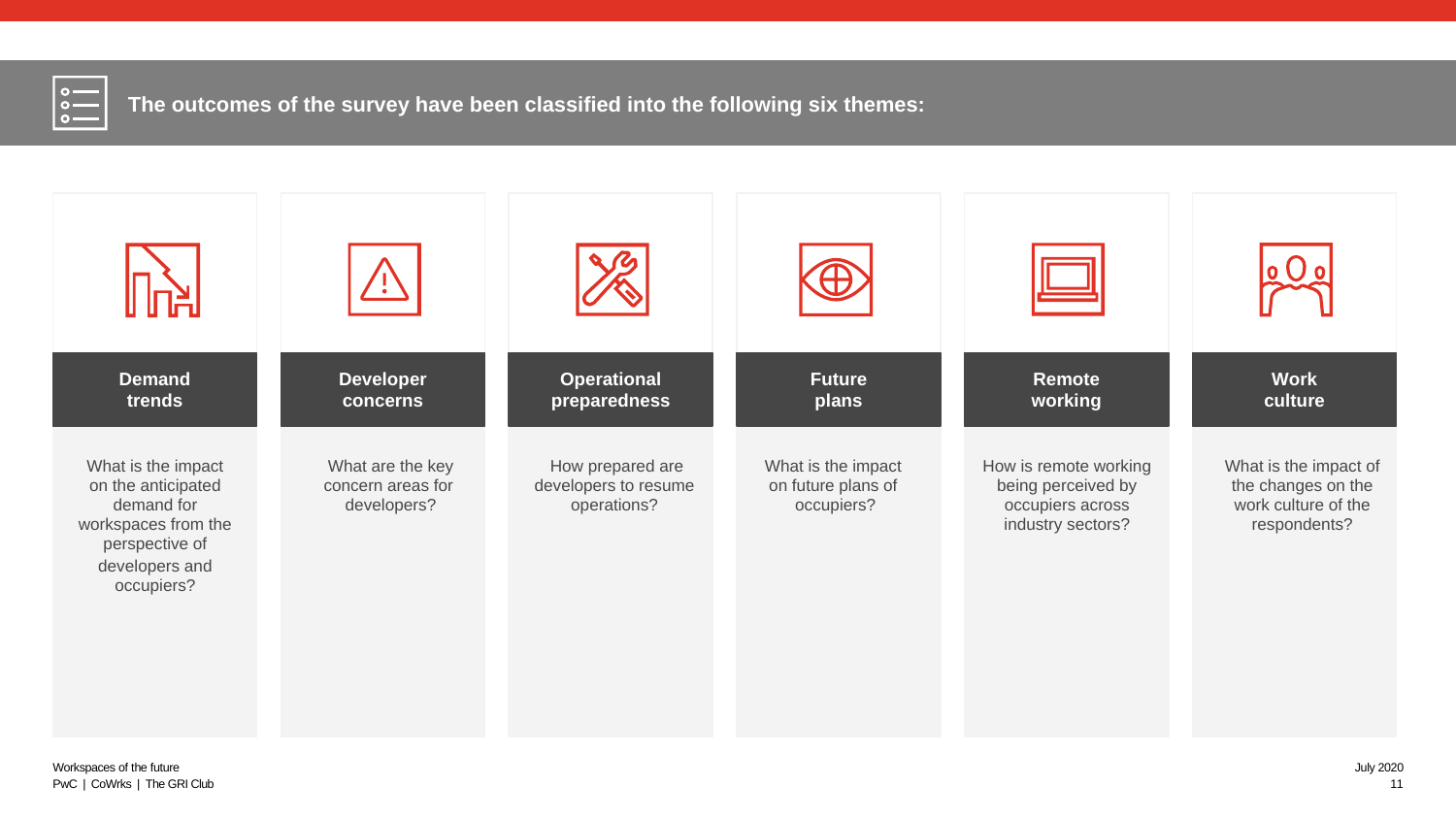

**Over 50% of developers anticipate a decrease in demand for workspaces in the post COVID-19 world, primarily driven by increased adoption of remote working policies**



The COVID-19 crisis could impact the demand expectations of both developers and occupiers.

The developer group has attributed this decline to measures like increased adoption of remote working policies, overall reduction in office space due to consolidation of workspace within cities, and decline in demand for shared and co-working spaces.

Around 40% of developers expect an increase in demand for workspaces, driven by a shift towards decentralised office spaces. This would result in an overall increase in the demand for office spaces that adhere to social distancing norms.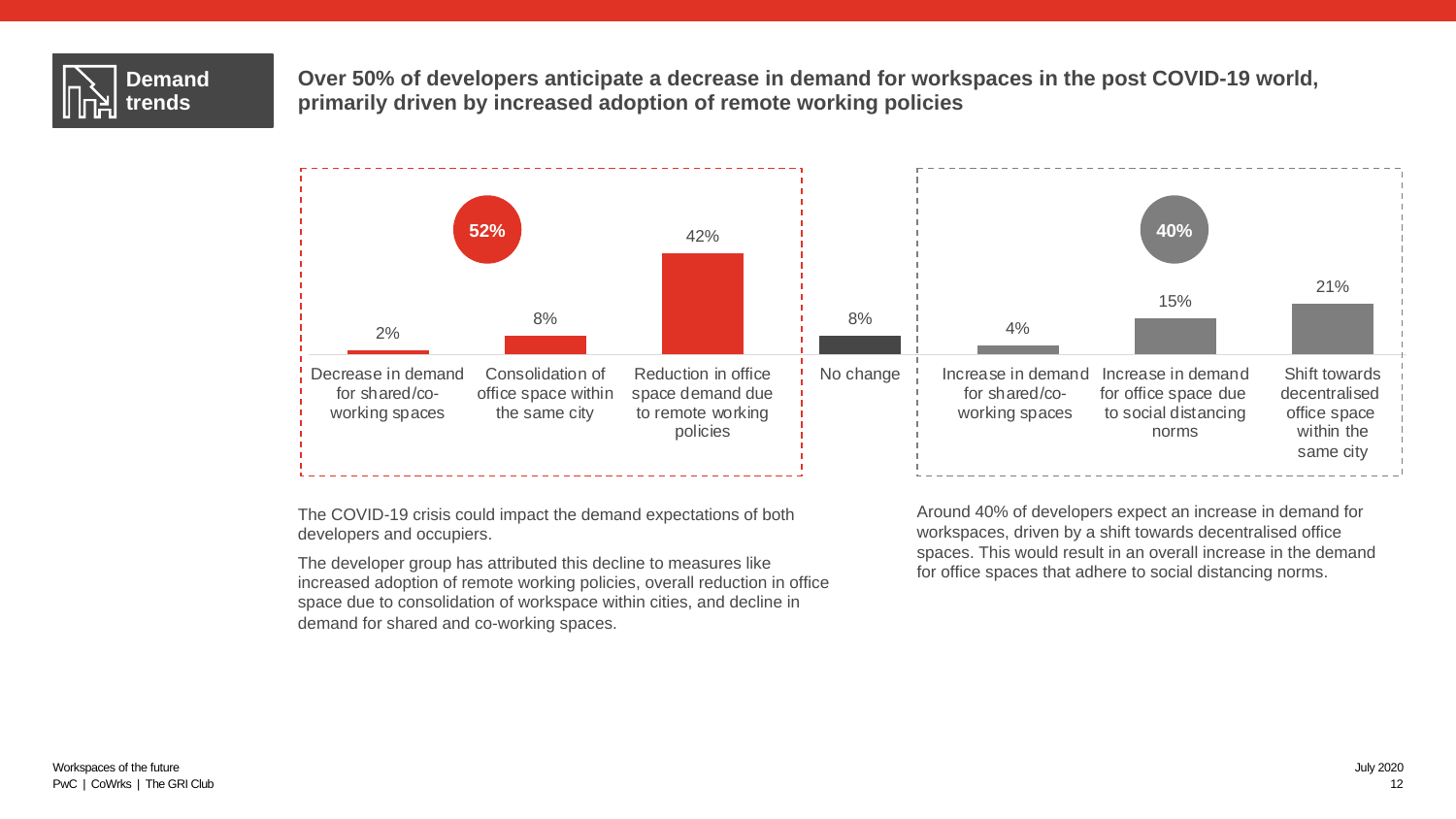

# **trends Over 80% of occupiers expect the demand for workspaces to drop**

It is not surprising that the demand trend is going down from the occupier as well as developer perspectives, and a little bit of it may be sentiment driven. While WFH will have an impact on RE demand, the overall India pie is expected to keep getting bigger due to its attractiveness for IT outsourcing, offshoring, research and development (R&D), and is only going to strengthen post COVID-19, since the underlying factors of cost arbitrage and talent availability have not changed. The global push for digital transformation with emphasis on even larger cost savings will only push more and more work to India. The 30%-odd difference between developers and occupiers will be much lower in a few quarters from now.

**– Vinamra Srivastava** CEO, India Business Parks, **CapitaLand** 



While developers have mixed views around the likely impact on demand for office spaces, most occupiers expect demand to drop, with a quarter of the respondents anticipating a significant decrease in demand.

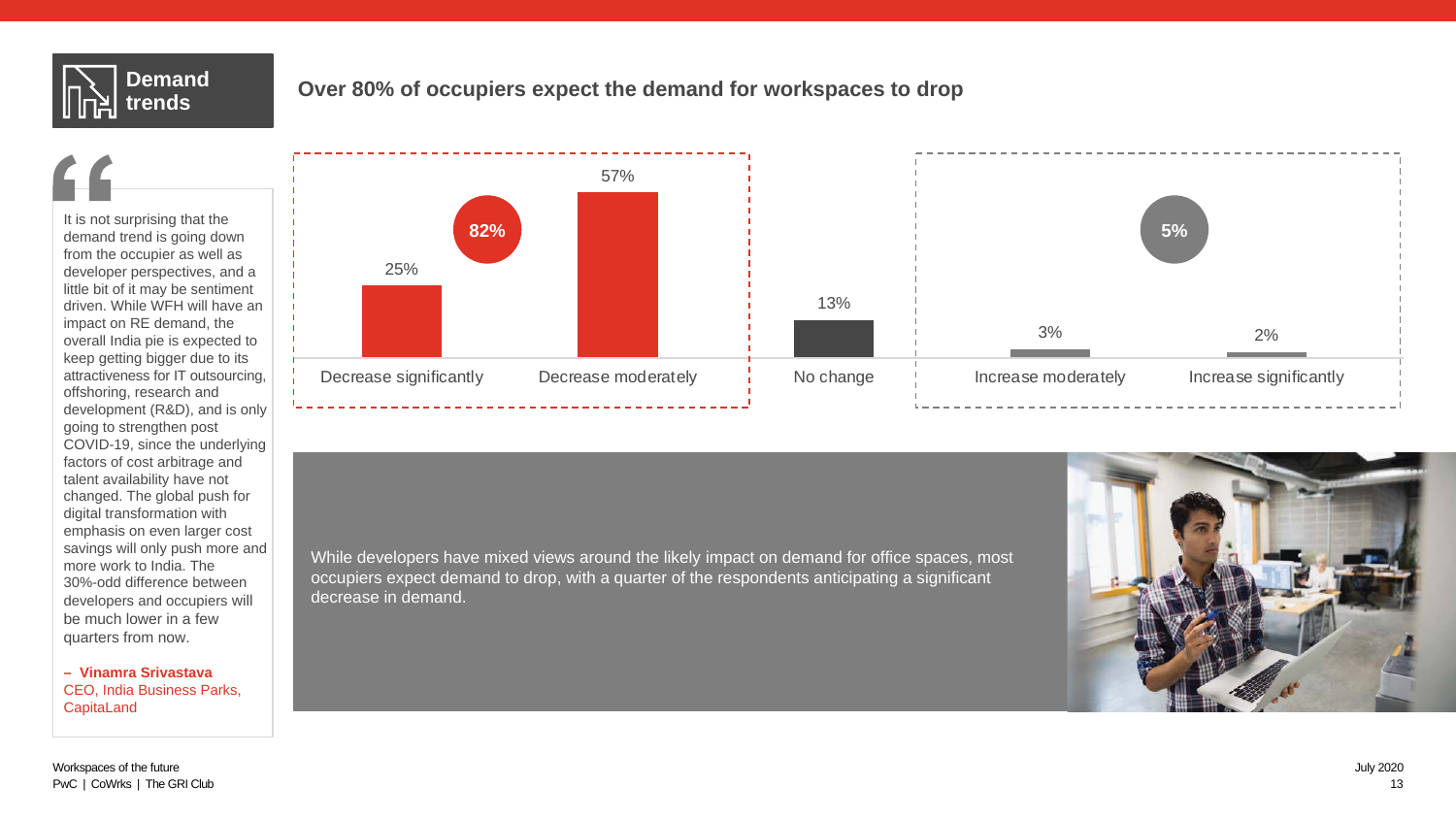

# **Developer Developers are most concerned about uninterrupted operations and employee well-being**

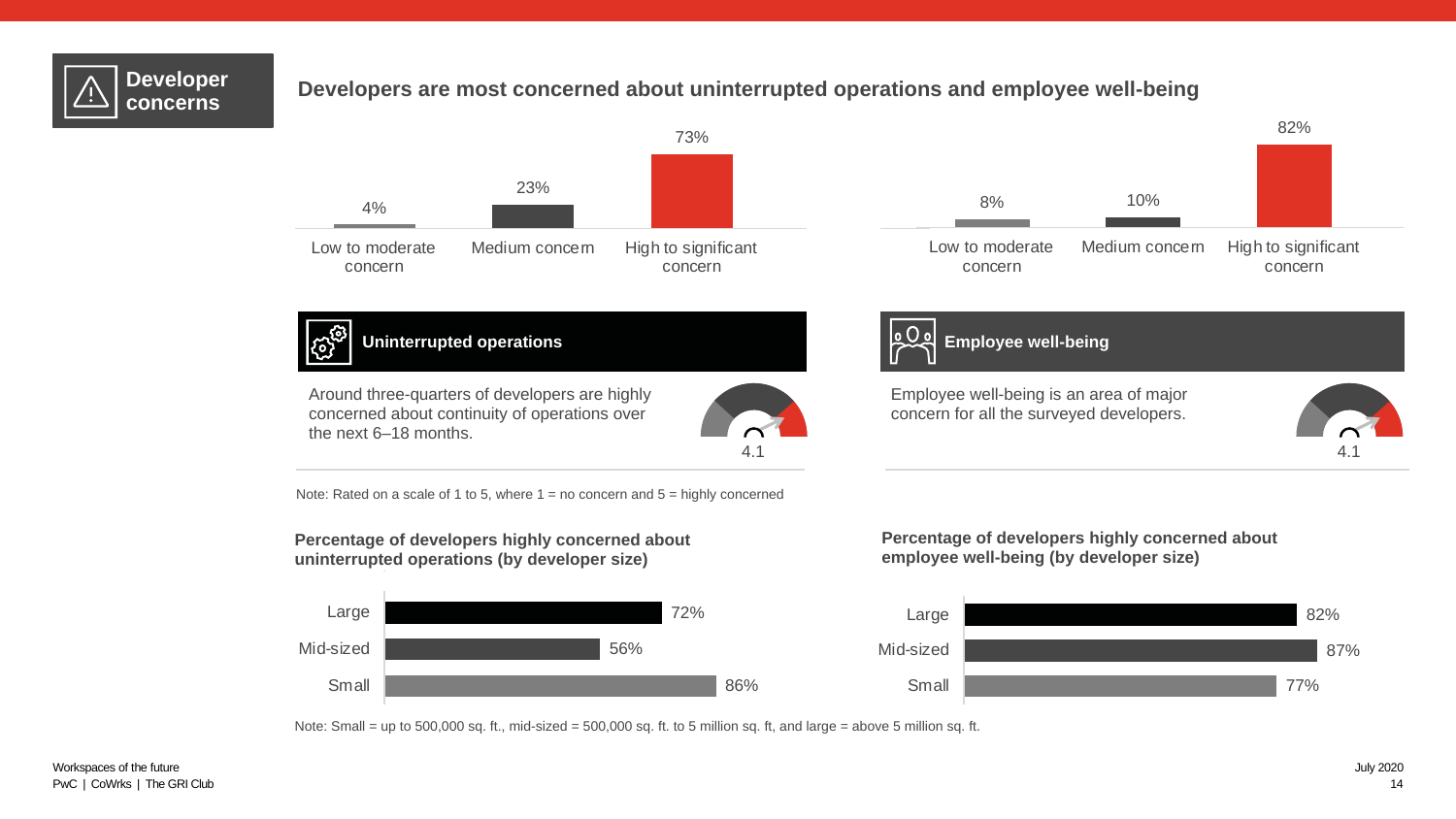# **Developer concerns**

## **Timely completion of projects, tenant retention and capital availability are also major areas of concern for developers**

26% 22%

Medium concern

**Tenant retention**

Low to moderate concern

53%

High to significant concern



**–** MD and CEO of a prominent pan-India RE business house



**Timely completion of projects**

Over three-quarters of developers are highly concerned about timely completion of projects.

Small-sized developers have indicated higher vulnerability.

Tenant retention is another major area of concern for a majority (53%) of

Note: Rated on a scale of 1 to 5, where  $1 =$  no concern and  $5 =$  highly concerned

**Percentage of developers highly concerned about timely completion of projects (by developer size)**





developers being particularly concerned.

| Large     | 45% |
|-----------|-----|
| Mid-sized | 44% |
| Small     | 63% |



 $\overline{\circ}$ 

a majority (33%) of 3.4 3.9 3 small-sized developers being 3.3<br>developers, with small-sized 3.4 more concerned compared 3.3 Capital availability emerged as a key concern, with small-sized developers being more concerned compared to others.



**Percentage of developers highly concerned about capital availability (by developer size)**

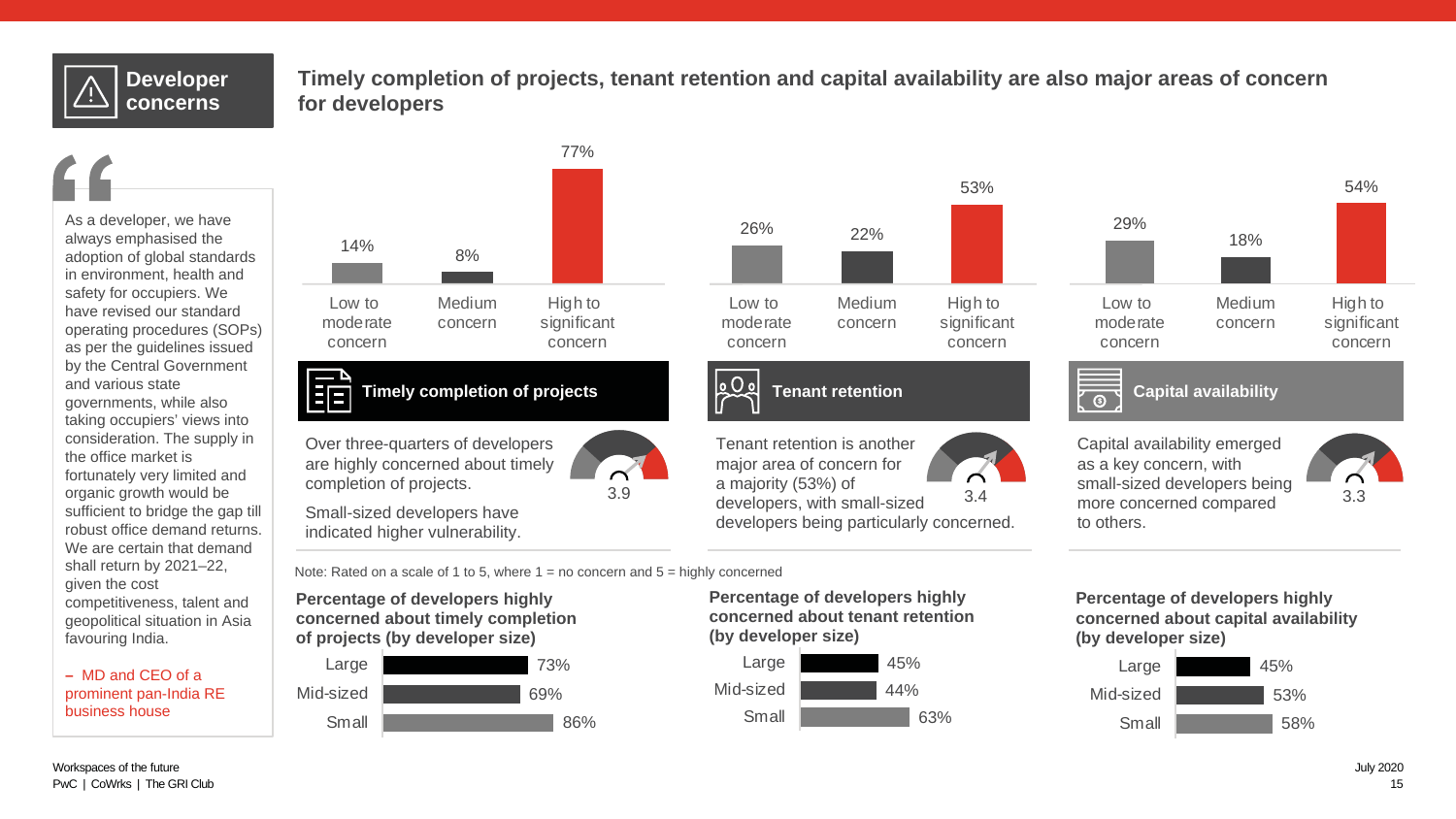# **Developer concerns**

## **When planning new projects in the post COVID-19 world, developers feel that securing domestic equity capital would be most challenging**

Challenges with debt and private equity are currently driven by larger issues surrounding the banking and financial services (FS) sector. RE is an integral and important constituent of capital allocation in the economy and in some ways, both the RE and FS sectors have had a cause and effect relationship.

**– Sanjeev Krishan** Joint Leader – Deals, PwC India





Developers, irrespective of their size, indicate that it would be most difficult to secure domestic equity, followed by foreign equity, debt or structured credit, and promoter capital.

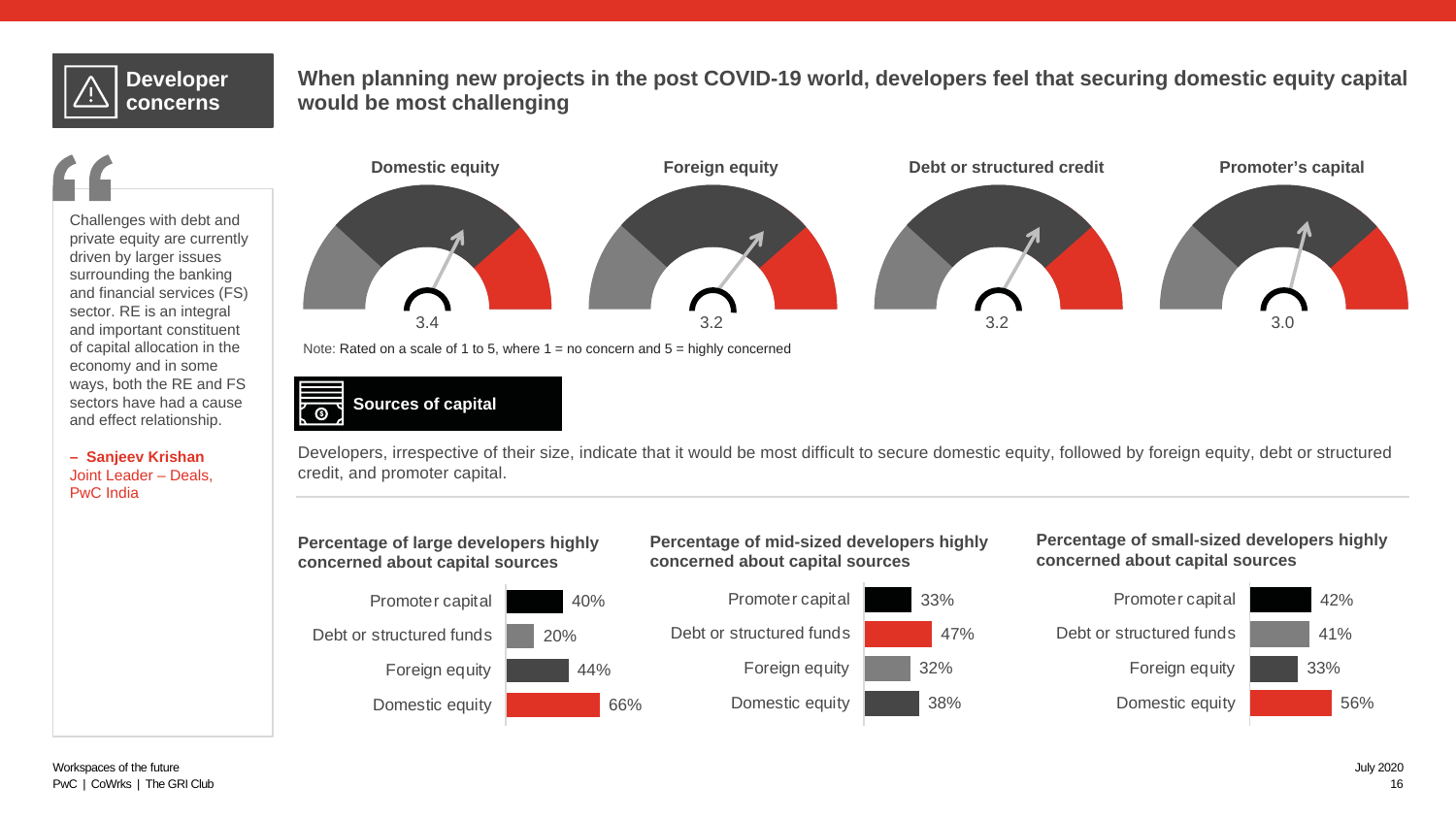

## Around one-third of developers are not adequately prepared to implement the new protocols

Developers need to assure their tenants that best practices are being followed to keep people safe. Collaboration with tenants is key and developers need to engage with them. Costs are secondary when compared to safety of people. Demonstrating the extent of safety measures being taken is paramount and winning tenant trust is key.

– Senior Executive of a commercial development, financing and investment company



### **Percentage of developers who are not well prepared**



Note: Small = up to  $500,000$  sq. ft., mid-sized =  $500,000$  sq. ft. to 5 million sq. ft, and large = above 5 million sq. ft.

- **Developer preparedness was assessed on five parameters**
- **Shared amenities** food courts seating arrangements, access to community spaces, etc.
- **Pedestrian traffic management** elevator procedures to manage rider capacity, etc.
- **Vehicle traffic management** increase in parking capacity, installation of sensors, etc.
- **Collaboration with tenants** on issues such as lease space best practices, establish COVID-19 case reporting and communication protocols, etc.
- **Overall enhanced safety** installation of hand sanitiser machines, mandatory masks policy, etc.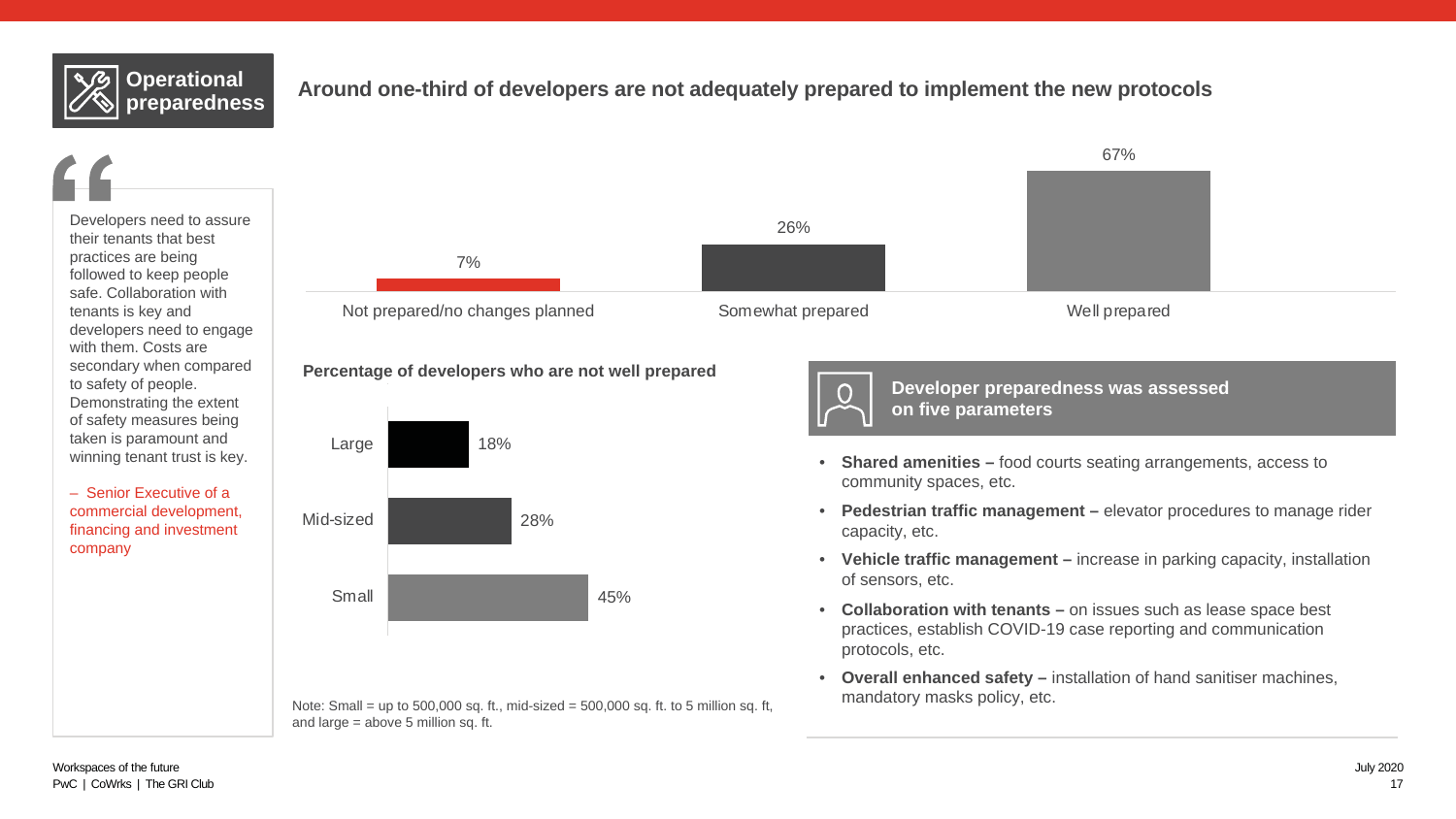

**Approximately 40% of developers are not well prepared with respect to shared amenities and pedestrian traffic management**



Approximately 40% of developers feel that reconfiguring shared amenities, food court seating arrangements and use of community spaces would be a challenge.

Making clinics and health support available in office parks, reconfiguring food court seating arrangements and ensuring safe access to and use of community spaces, driveways, recreation rooms, etc., emerged as major concern areas, with approximately 40% of developers saying they are sub-optimally prepared to implement social distancing norms.

**Percentage of developers who are not well prepared (by developer size)**







### **Shared amenities Pedestrian traffic management**

Around 39% of developers are inadequately prepared to modify elevator procedures and entry-exit management across the property.

Measures related to pedestrian traffic management like new elevator procedures to manage rider capacity, regular sanitisation of elevator call buttons and contactless entry and exit points are other areas of concern identified by developers. Approximately 39% of all the developers and around 56% of the small developers say they are inadequately prepared to resume operations with heightened safety measures.





Note: Small = up to 500,000 sq. ft., mid-sized = 500,000 sq. ft. to 5 million sq. ft, and large = above 5 million sq. ft.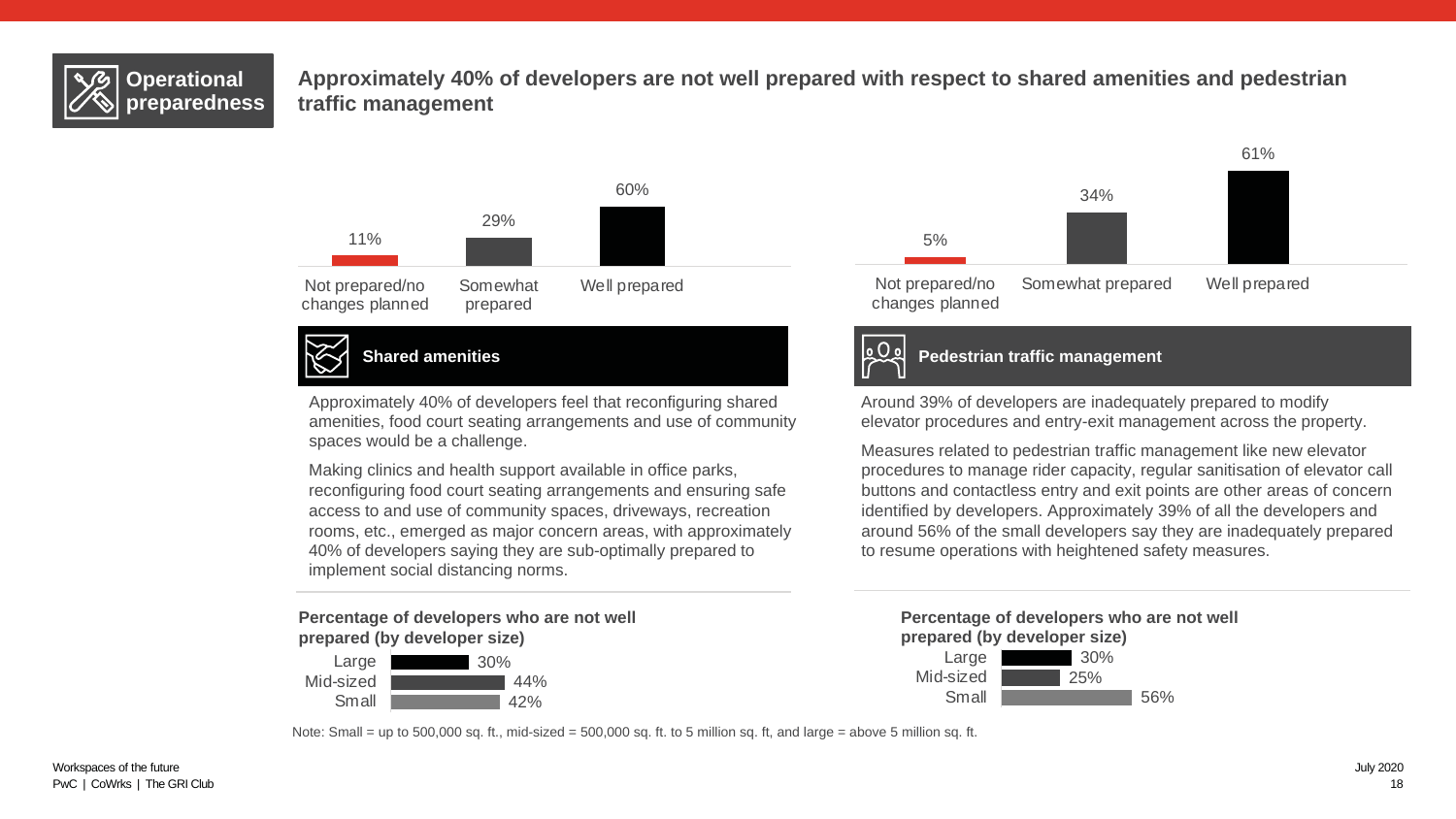

**Over one-fourth of developers are not well prepared to meet enhanced safety, vehicle management and tenant collaboration measures**



Note: Small = up to 500,000 sq. ft., mid-sized =  $500,000$  sq. ft. to 5 million sq. ft, and large = above 5 million sq. ft.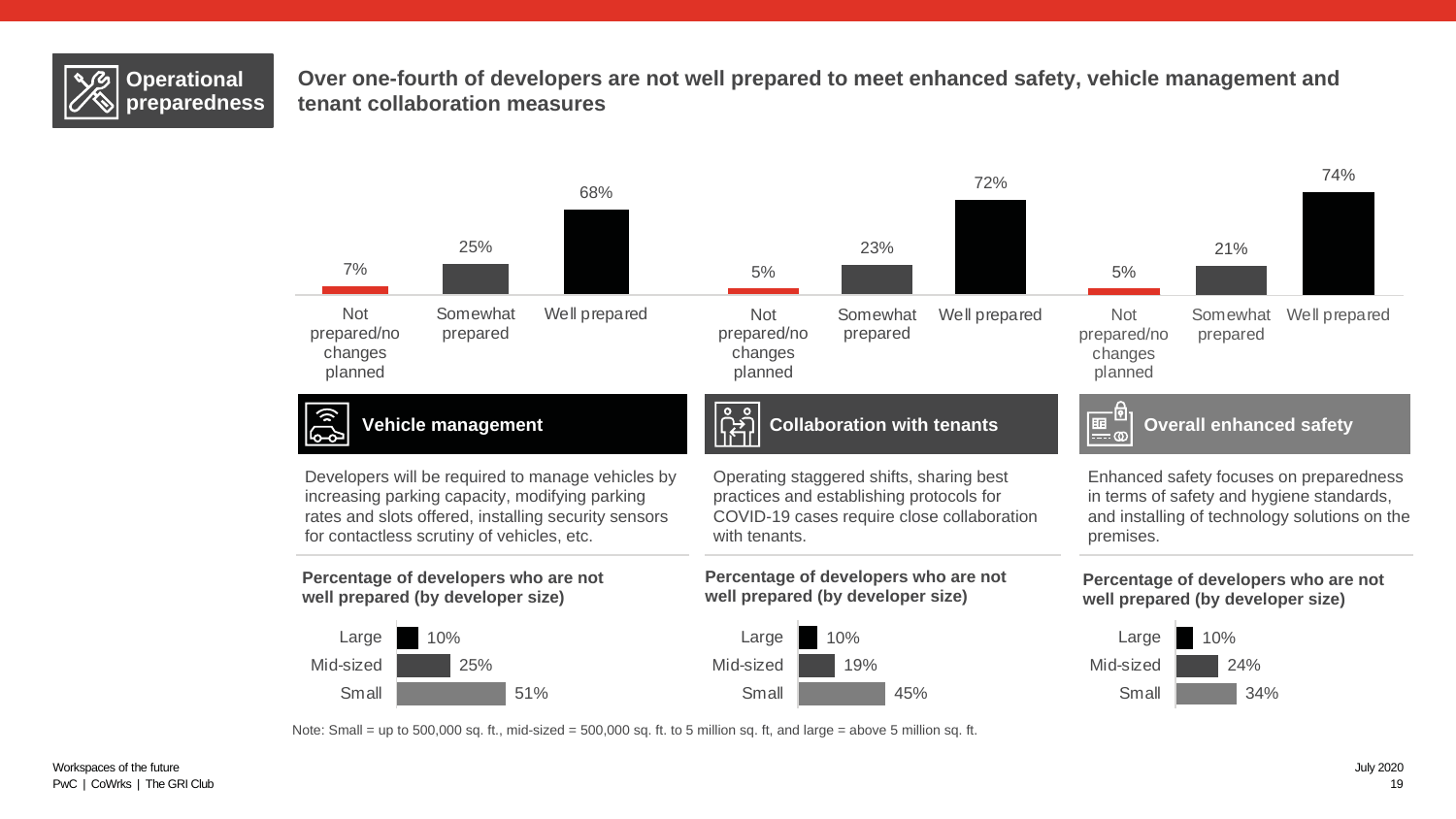# **Future plans**

**Over 50% of occupiers have seen a significant impact on their business, and one-third of them say it may take over three months to recover to pre COVID-19 levels, in case the pandemic were to end today**

Organisations are currently aiming at 100% WFH. While up until February 2020, BFSIs were not prepared to embrace WFH practices given data sensitivity, most of the organisations did not experience any significant productivity loss while working remotely. In the current environment, it could be a challenge to bring back employees to offices due to overarching safety concerns.

– Regional Head, Corporate RE, India global delivery centre of a large global bank





**Impact of COVID-19 on business Example 2018 Extimated time to return to workspace** 

**Occupiers facing a significant impact and business continuity risks (by industry sector)**



**Occupiers who will take more than three months to resume operations (by industry sector)**



\*Includes travel, pharma, logistics and infrastructure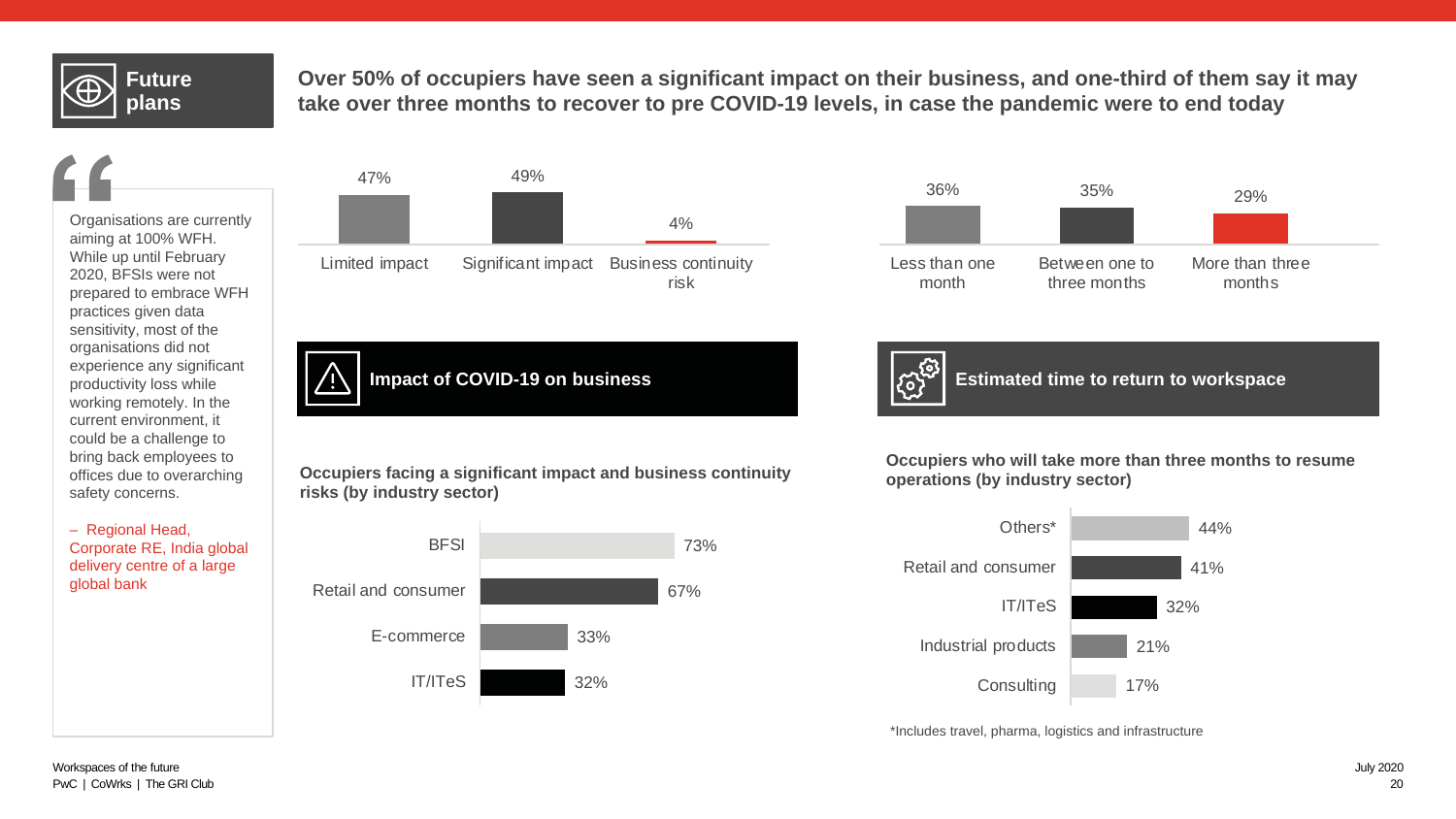

# **plans 57% of occupiers expect a moderate to significant adverse impact on their own office expansion plans**



Approximately 57% of occupiers expect a moderate to significant impact of COVID-19 on their office expansion plans, with large occupiers (around 66%) indicating the highest impact and only around 14% of the respondents indicating a likely minimal impact on these plans.

### **Percentage of occupiers who face a moderate to significant adverse impact on office expansion plans (by occupancy size)**



Note: Small = up to 500,000 sq. ft., mid-sized = 500,000 sq. ft. to 5 million sq. ft, and large = above 5 million sq. ft.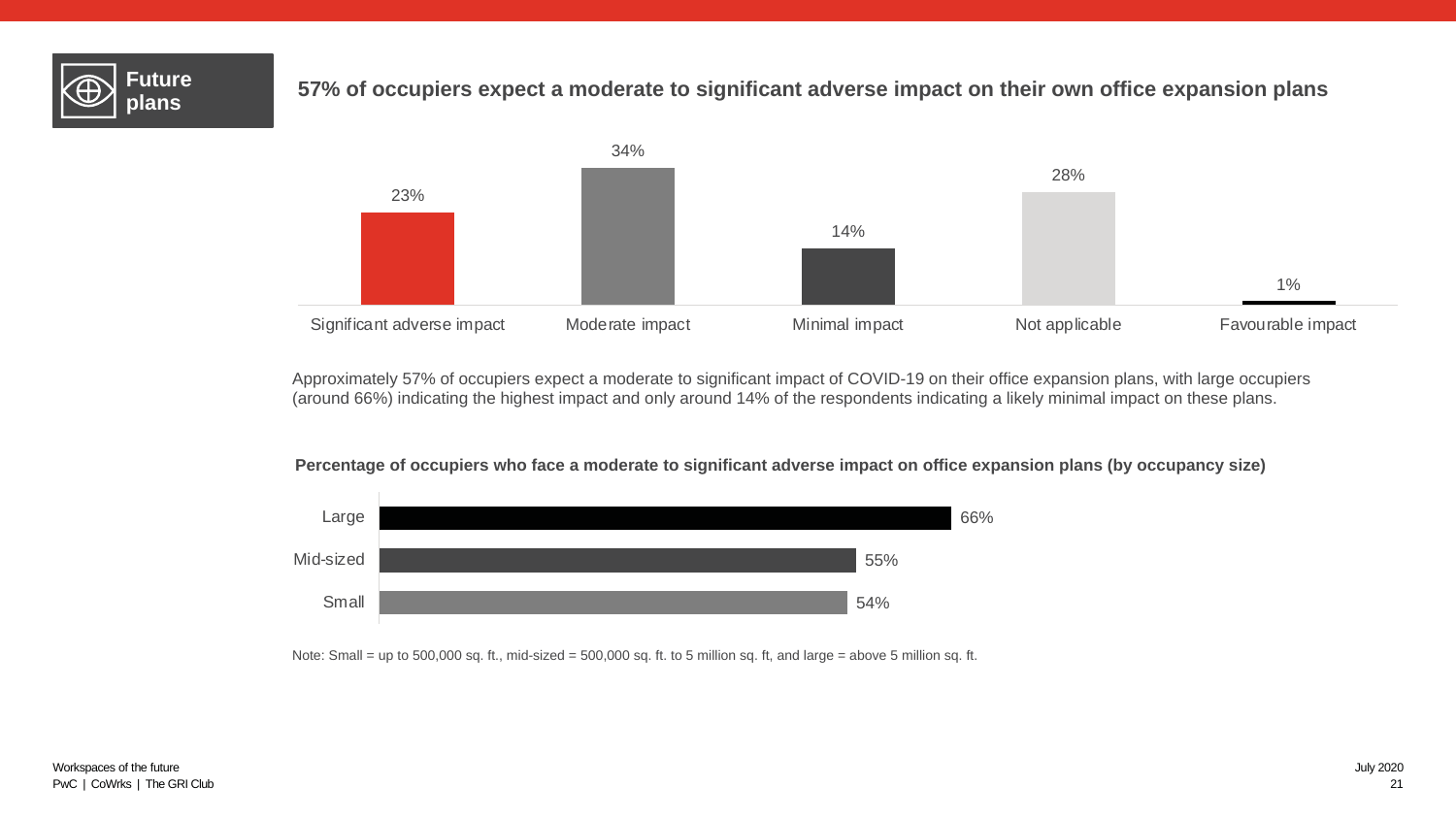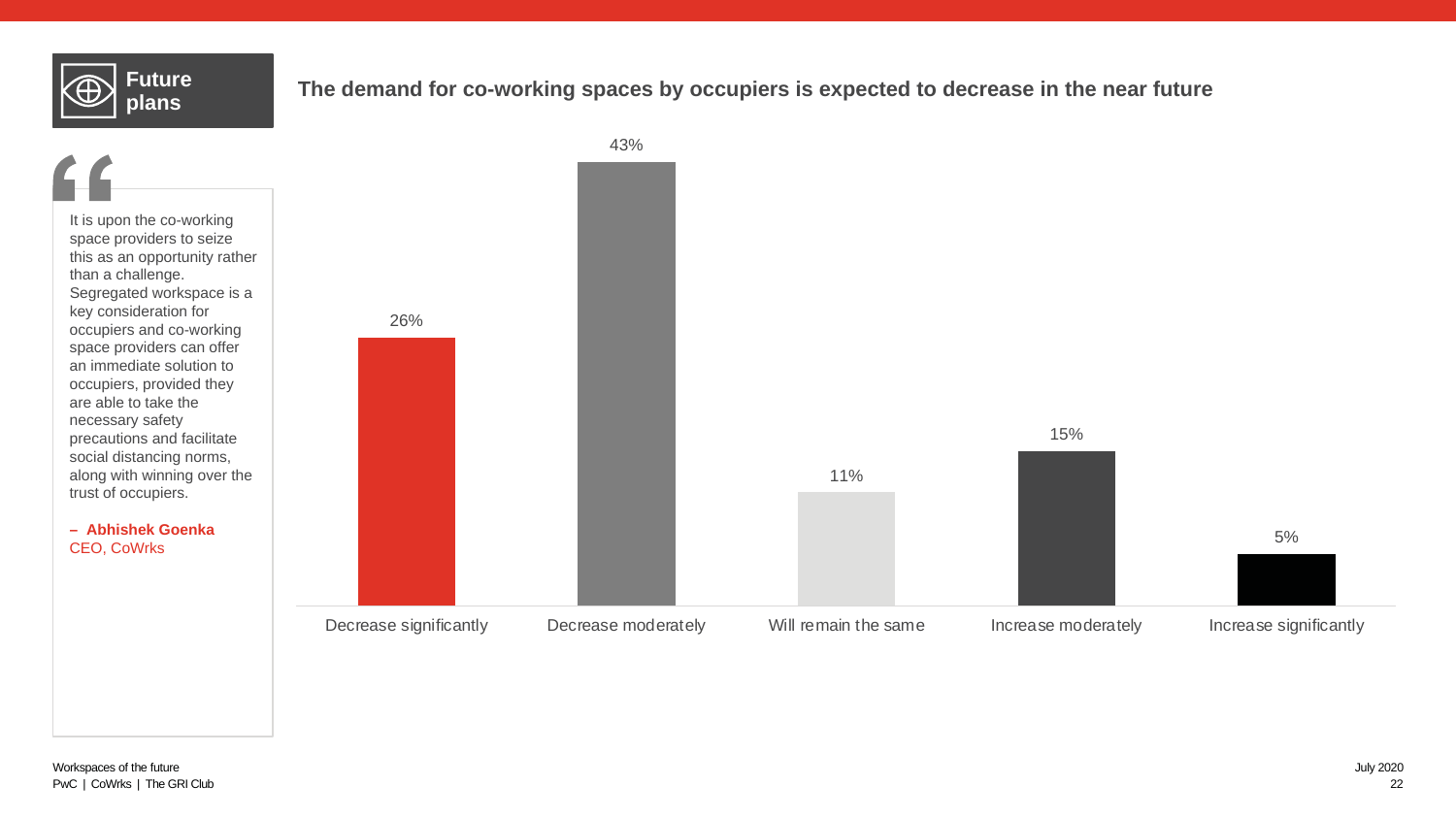

# **Puttile Enhancing workplace safety is a key step being taken by occupiers to transition back to working from office**<br>plans

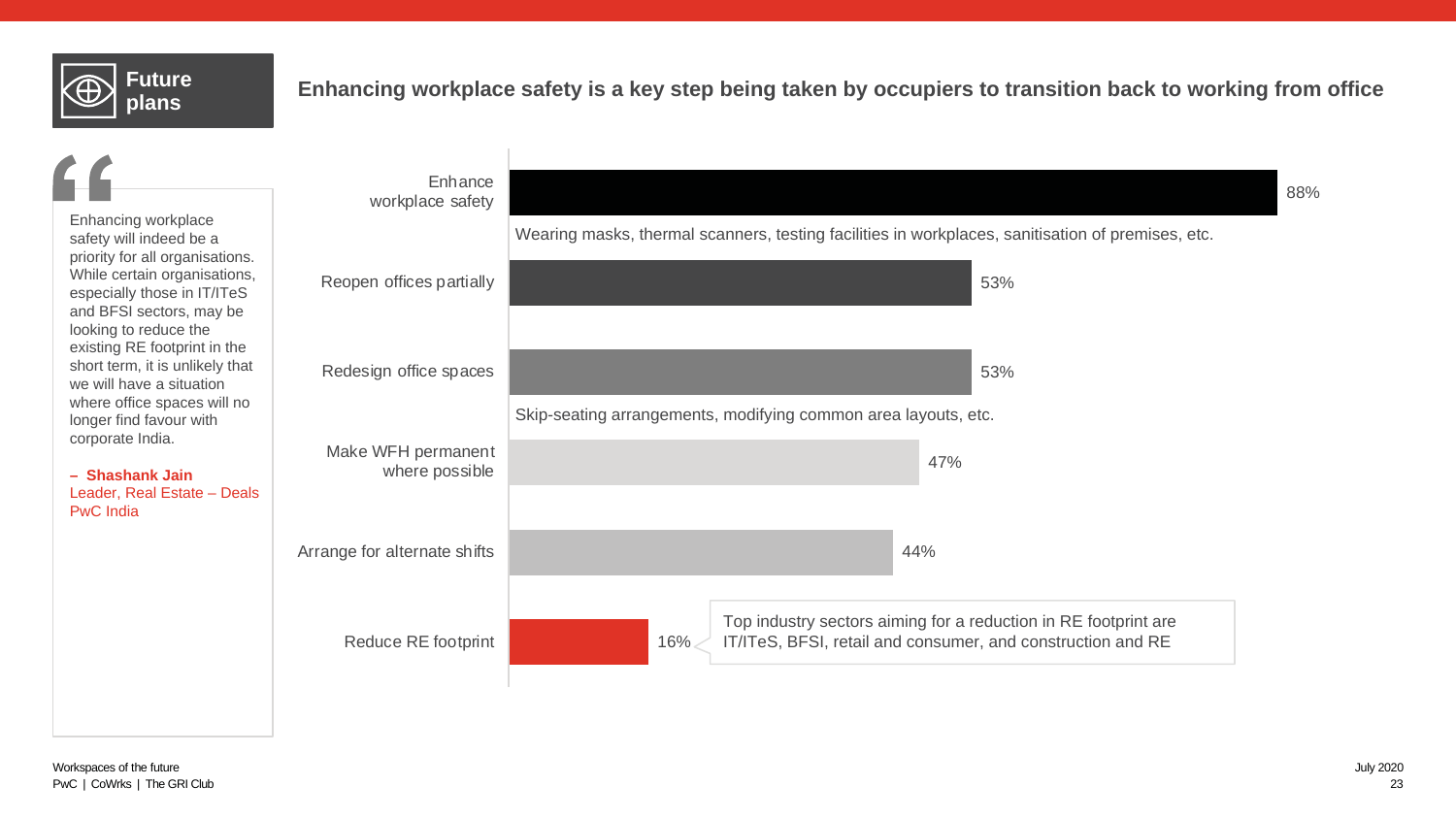# **Remote working**

**There is a significant shift amongst occupiers towards the WFH concept – earlier only 19% actively encouraged it and now around 88% of occupiers prefer it**

WFH is here to stay – even 80% efficiency is good to have while working remotely. The longer the COVID-19 pandemic continues, the more the concept of WFH will be reinforced. A discussion will soon follow around residential requirements, especially those of working couples, and the 'walk to work' concept in metros. Agility and flexibility would be the key instincts for survival among developers. COVID-19 could well prove to be a turning point for the RE industry.

**– Niranjan Hiranandani** Co-founder and MD, Hiranandani Group





ممم



### Industry sectors that will encourage WFH post COVID-19

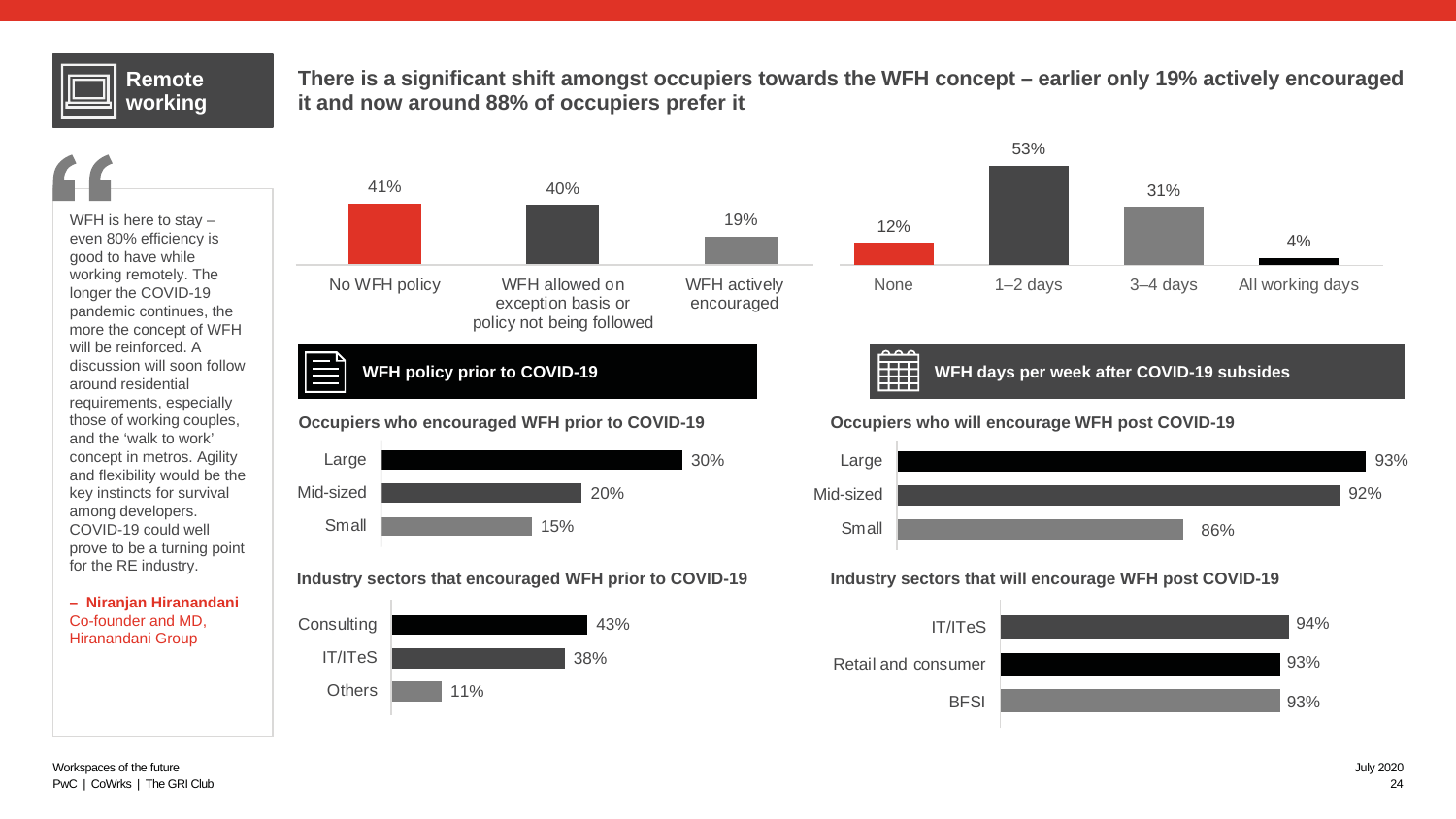

**While physical safety and mental well-being of employees emerged as top concerns related to employee management for occupiers, trust and transparency was not a major concern during the lockdown**



Note: The above parameters were rated on a scale of 1 to 5, where 1 indicates 'no concern' and 5 indicates 'high concern'.

4.0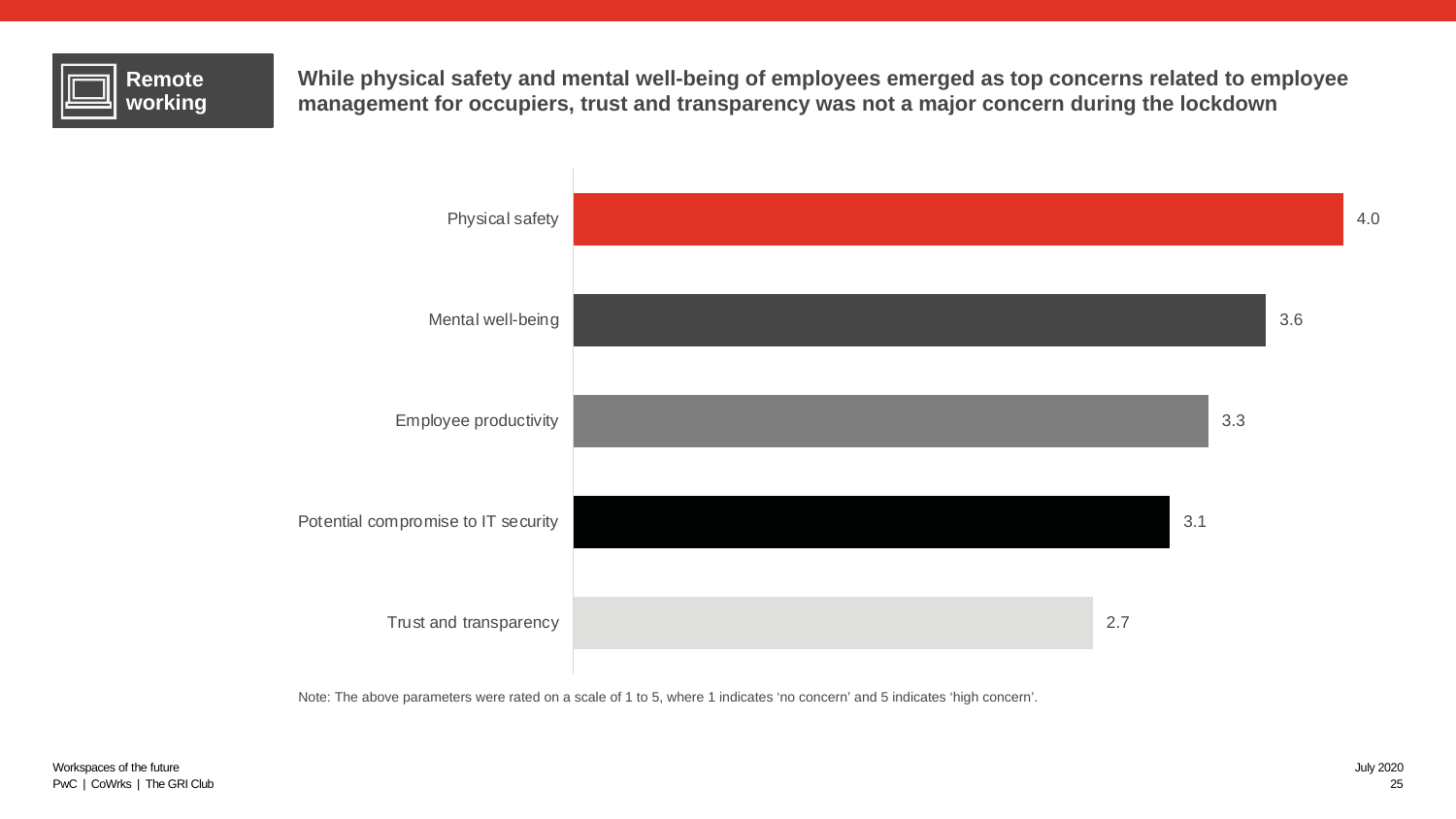# **Remote working**

**While the burden of commuting is eased in the WFH situation, lack of boundaries between work and home emerged as a key pain point for occupiers**

COVID-19 is playing the role of a disruptive teacher. We foresee organisations adopting WFH in varying degrees and making it a part of their culture going ahead.

**– Aman Kapoor** CEO, Airport Land Development, GMR Airports Holding Limited



Note: A respondent could select more than one option; hence, the total percentage is more than 100%.



- Increased focus and no constant workplace distraction
- **Efficient time management**
- Acceptance of virtual interactions and meetings in the new normal



**A few additional challenges posed by WFH**

- Lack of in-person interaction
- Random disturbances at home
- Reduced collaboration and interaction with people who are not direct team members

44%

44%

46%

50%

61%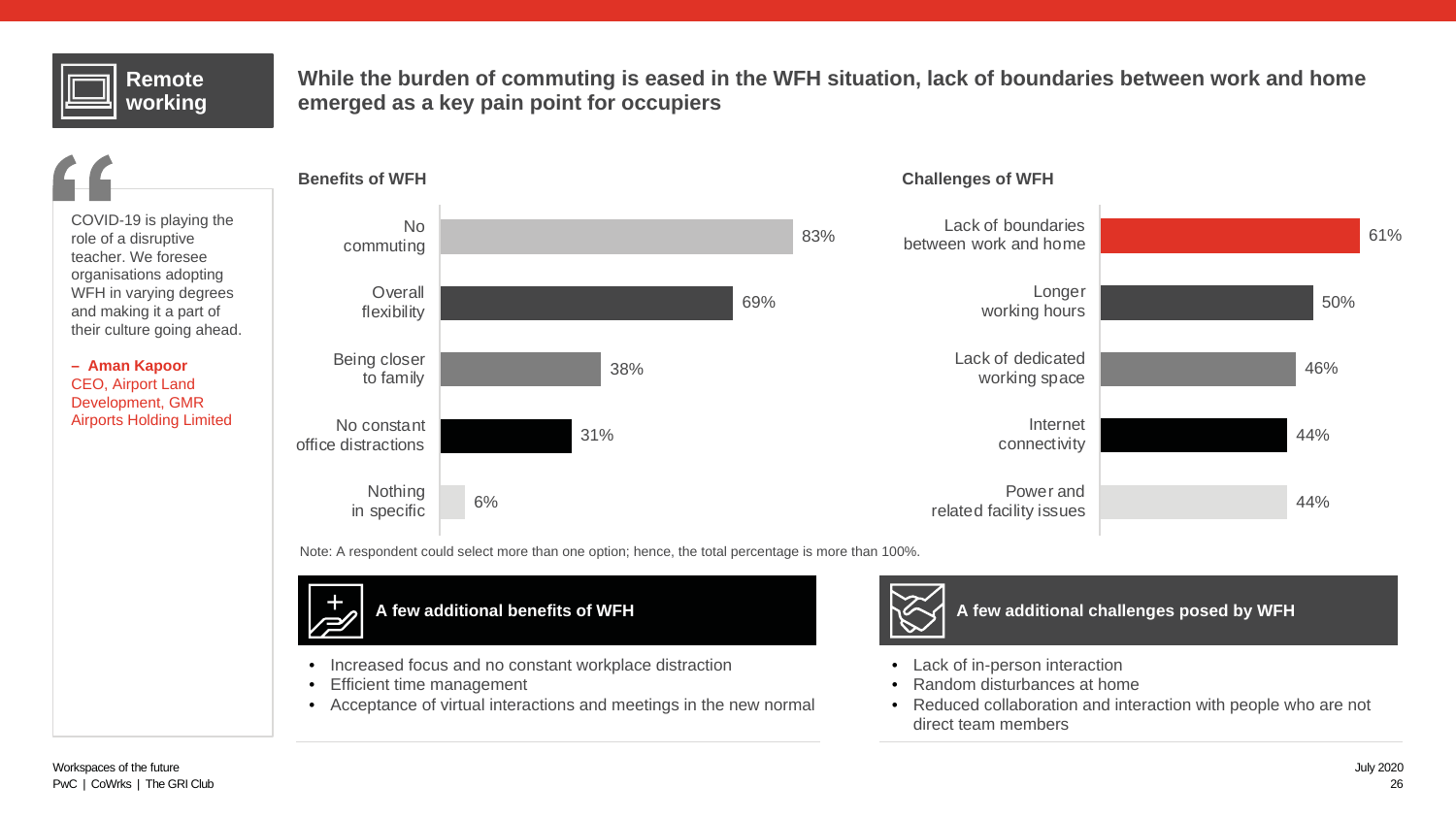

**While IT infrastructure and internal processes are effective according to three-fourths and over half of occupiers respectively, around half of them have observed a decrease in productivity**

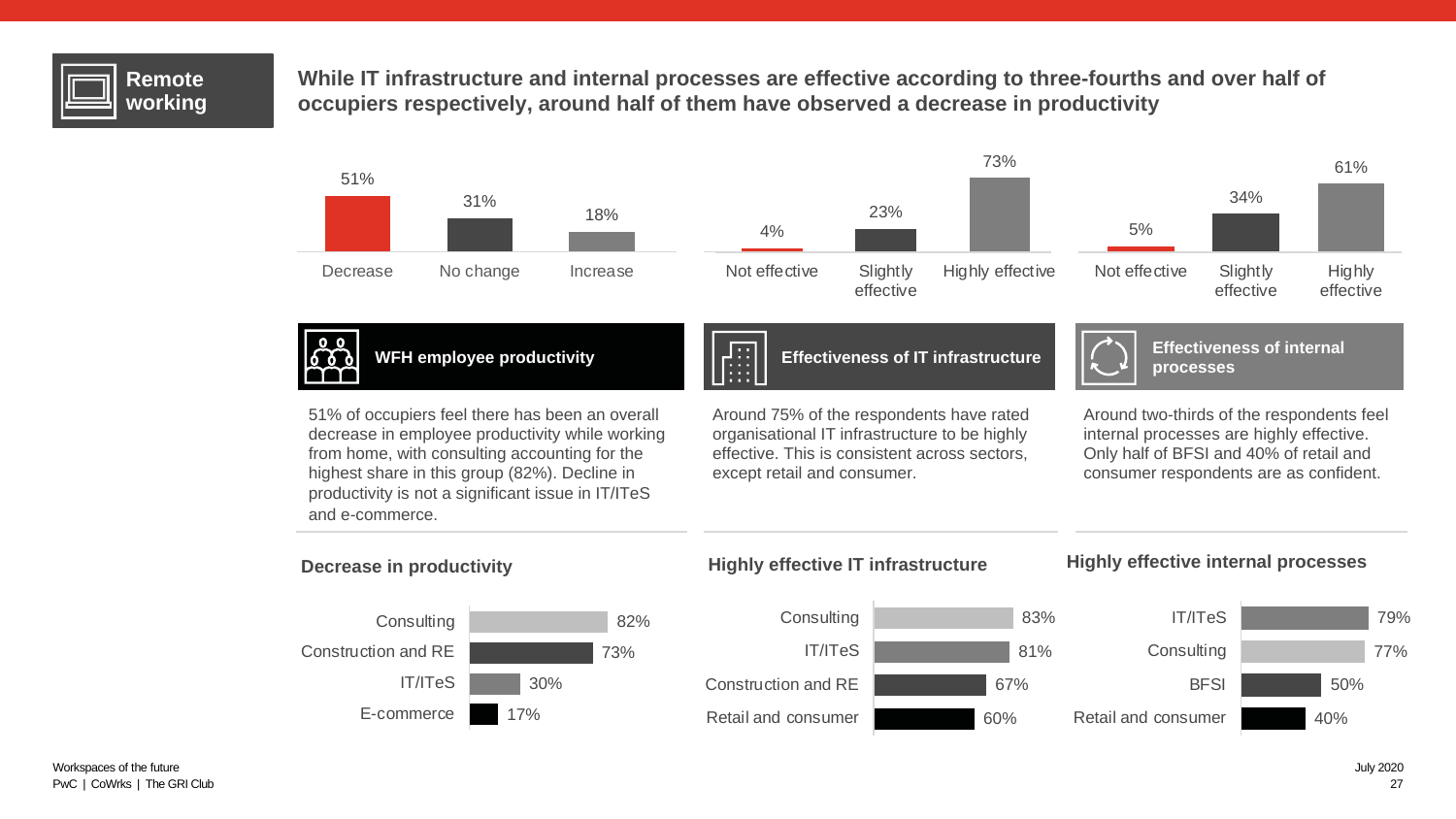| <b>Remote</b><br>workina |  |
|--------------------------|--|
|--------------------------|--|

**While 70% of occupiers have formal 'return to workspace' guidelines in place, only 27% would prefer to return to their workspaces in the short term**

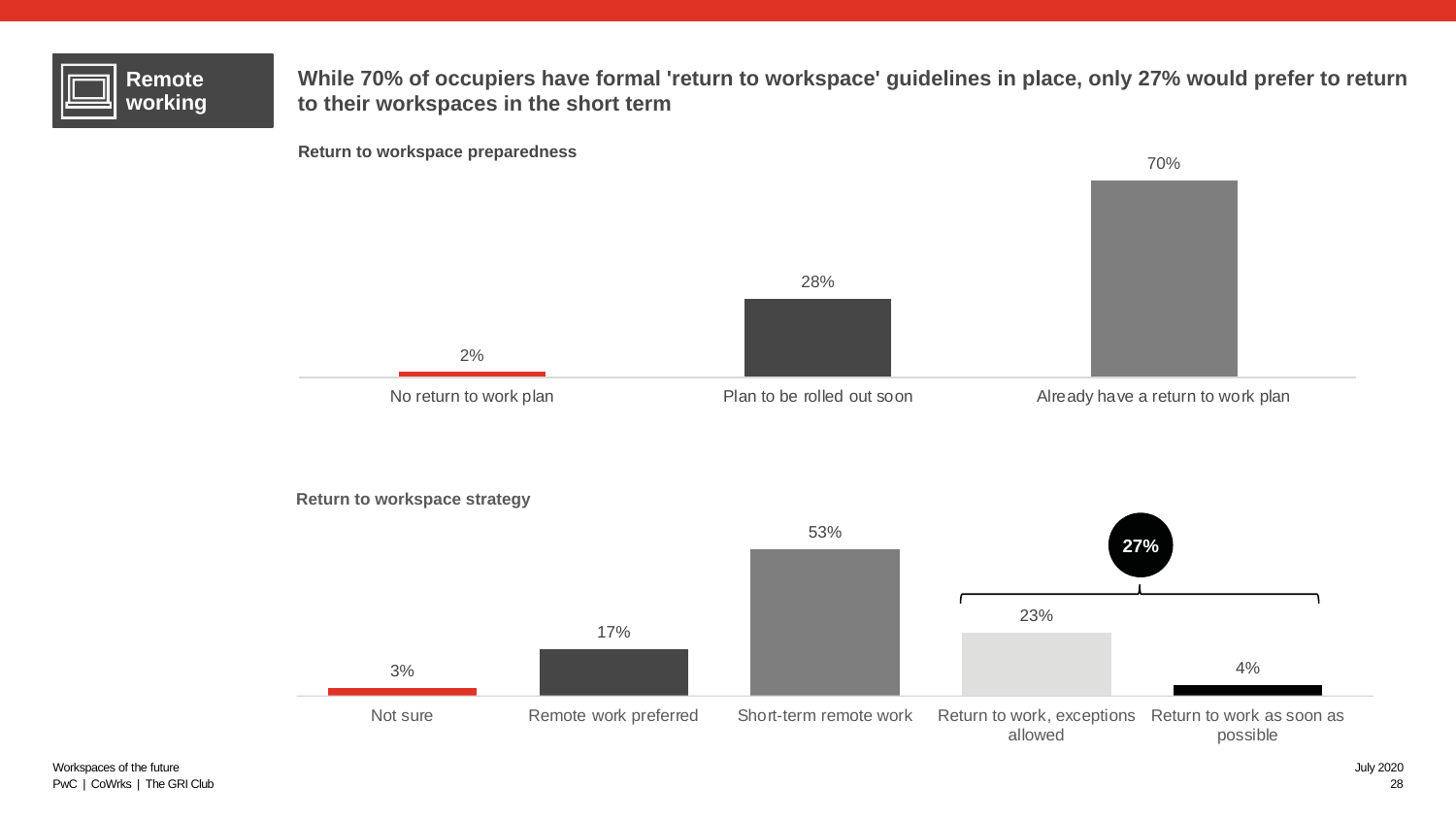

**While occupiers have missed in-person work-related discussions and socialising in the office the most, only 27% are willing to return to their workspaces immediately**

Corporate India would have to think of the long-term strategy and the impact on the cultural DNA of their organisations before undertaking any long-term structural changes to the way they work. A balanced approach to physical office space and WFH would be key to retaining one's cultural fabric and ensuring employees' emotional and mental well-being.

**– Chaitali Mukherjee**  Partner and Leader – People and Organisation, PwC India



**What was missed the most while working remotely?**

While work-related discussions were missed the most, socialising in the office, facilities at the office and learning on the job were missed by occupiers as well.

These trends are similar across industry sectors and large, mid-sized and small occupiers.



5%

No Yes, as soon as

possible

**How many are willing to return to the office?**

27% 30%

Yes, but after specific directives

Around 68% of occupiers would return to office once their workspaces have been modified to meet guidelines on safety and hygiene and authorities allow them to return to the office.

Only 19% of large occupiers are willing to return immediately.

Note: A respondent could select more than one option; hence, the total percentage is more than 100%.

38%

Yes, but after facilities are modified at work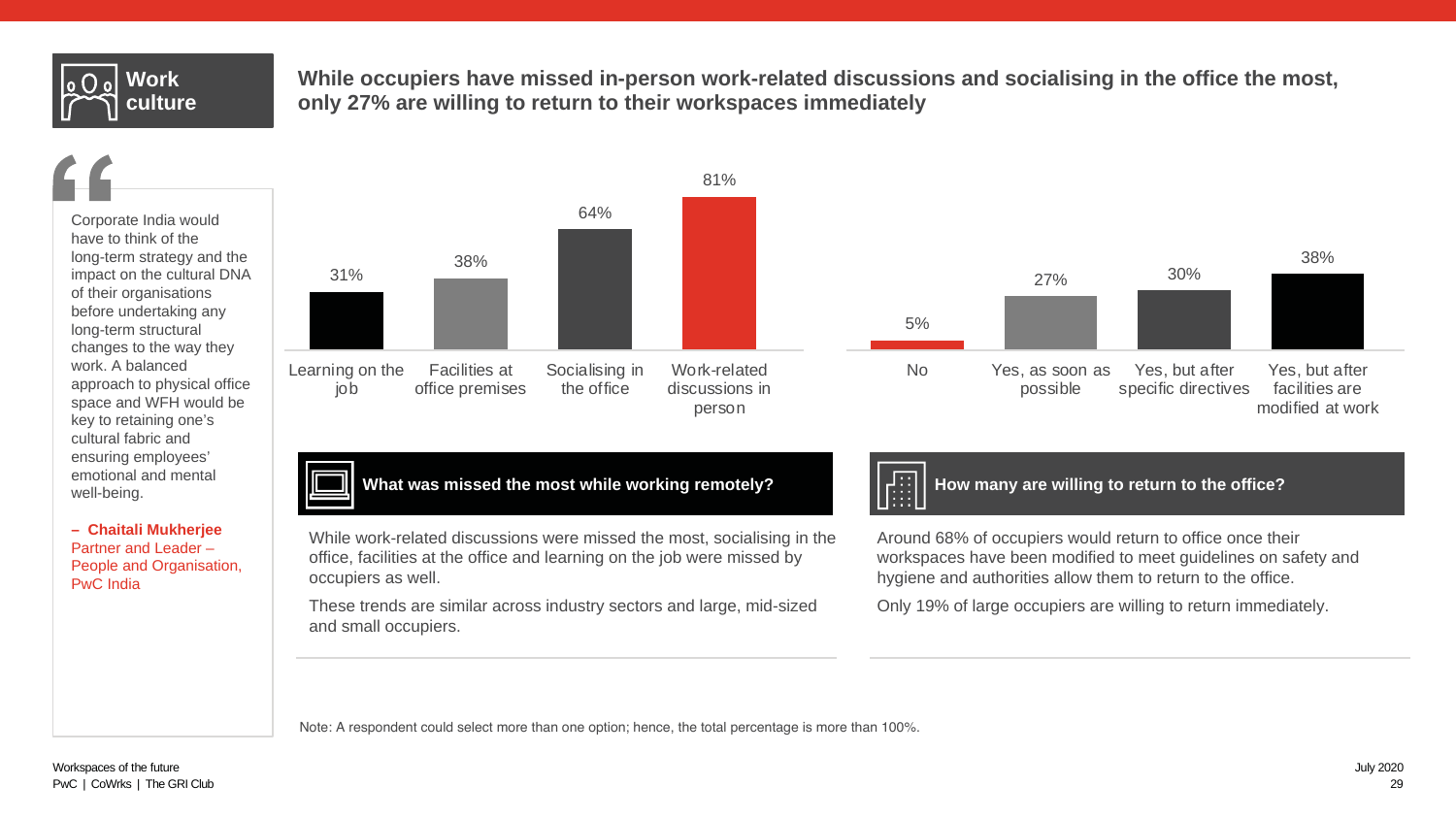

**While 84% of occupiers would like to have some changes made to their workstations, around half are expecting significant to complete changes in the common area layout**

The future of workspace design will be 'de-densification' of desks. It is the right time to discuss optimum utilisation of spaces given the social distancing norms.

– Commercial RE head of a large global IT and consulting company



**Preferred changes to common areas post COVID-19**



**Changes to workstations**

Around 84% of occupiers feel that changes to office layout such as wider spaces between desks, glass partitions, and addition of more cubicles would be required.

These trends are similar across industry sectors and large, mid-sized and small occupiers.



**Changes to common areas\***

Around 50% of occupiers believe that considerable changes would be required in common areas (break areas, printing rooms, etc.), meeting and training rooms, and amenities (cafeteria, etc.).

\*A respondent could select more than one option; hence, the total percentage is more than 100%.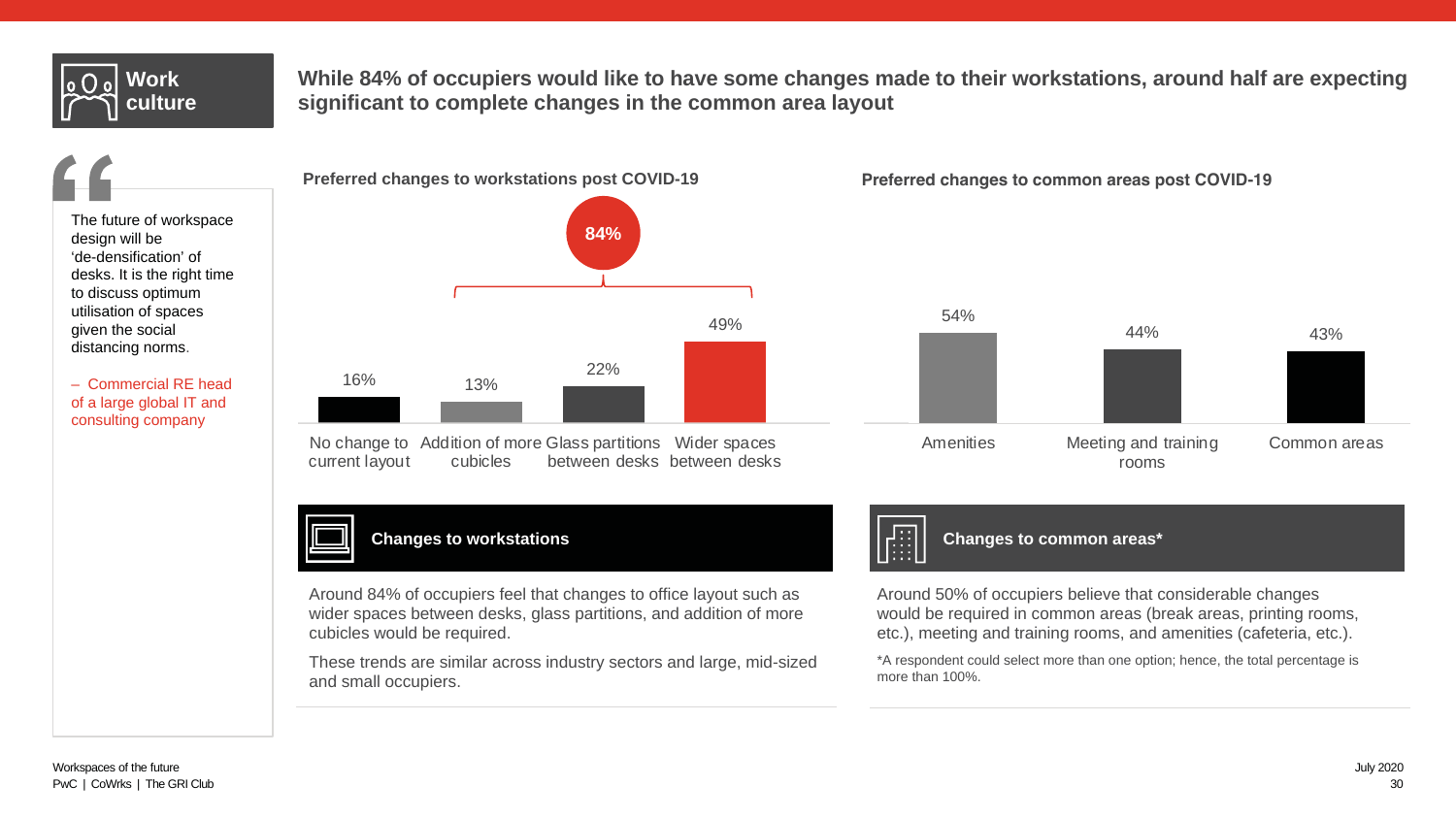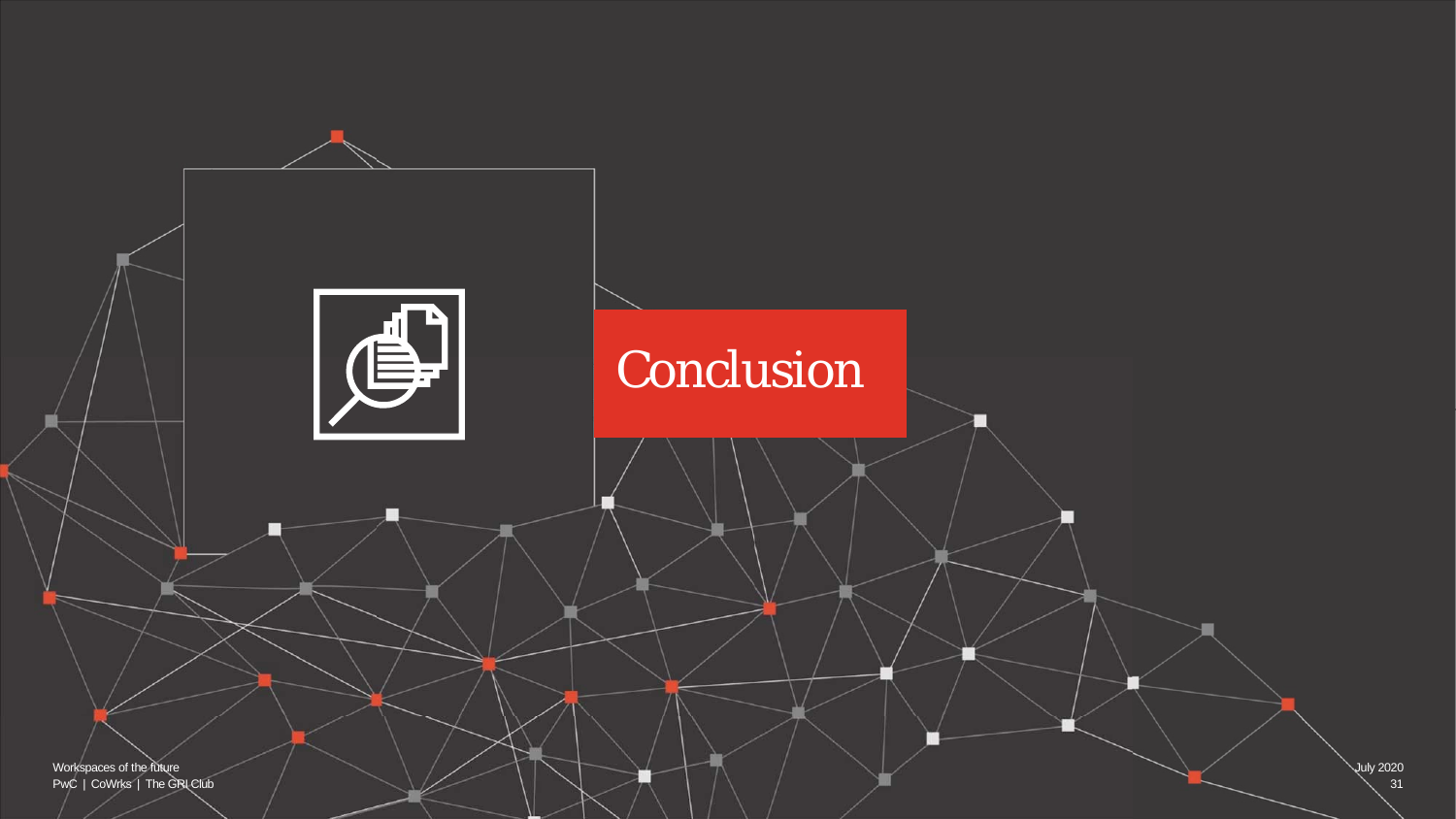The expectations around reduced demand and slower absorption for office space, both from developers as well as occupiers, don't come as a surprise given the widespread safety concerns that exist today. Occupiers are leaning towards a low-demand scenario, perhaps driven by the adverse impact of the pandemic on their own businesses. How long will this sentiment last is the key question on everyone's mind. Is this a temporary phenomenon, or are we talking about the dawn of a new normal as far as the role of physical workspace is concerned for corporate India? Developers expressed concerns about potential delays in the completion of ongoing projects, possibly due to a combination of factors such as subdued demand, challenges in accessing capital, and diversion of management bandwidth towards ensuring smooth and safe operations of existing office complexes.

As the lockdown eases and both developers and occupiers draw up their plans to resume office operations, uninterrupted operations and employee well-being have emerged as top concerns for stakeholders.

A significant number of developers and managers of workspaces seem to be still working on guidelines, protocols and processes around entry-exit management from the property, elevator use, etc., to ensure safe movement of occupiers and users of office complexes. Smaller developers appear to be less prepared and more concerned about this aspect.

Occupiers are clearly not anticipating a return to office spaces on a large scale in the short term, as was evident from their responses on estimated time to resume operations. This is expected to give much-needed time to both developers and occupiers to put in place the required safety and hygiene standards at workspaces.

Amidst this uncertainty, WFH has emerged as a big winner in the last few months. While a majority of the respondents either did not have a WFH policy or did not encourage it in the past, an overwhelming number of respondents felt that WFH was now here to stay and something that they would actively encourage and implement in their organisations. Admittedly, the implementation of WFH under the current

circumstances has not been ideal, with most occupiers missing work-related discussions in person and socialising in the office.

Nonetheless, it has clearly paved the way for a wholehearted adoption of this model. Organisations will need to ensure that employees do not see a negative impact on work culture and continue to feel a sense of belonging while working remotely. That said, physical office spaces and office communities are not about to go away, although they are expected to undergo significant structural changes, be it in terms of individual workstations or communal areas (both in office spaces or within office parks). While stakeholders appear to have a clear direction in mind with respect to the changes needed, implementation is yet to gather the required momentum.

Like any other crisis, this pandemic has thrown up a number of challenges and opportunities for various stakeholders (namely developers, occupiers, employees, investors, service providers and regulators) of commercial office RE – which, thus far, had been the star of India's RE story. The global investor community will be keenly watching this segment and how it responds to the challenges and opportunities ahead.

Workspaces of the future PwC | CoWrks | The GRI Club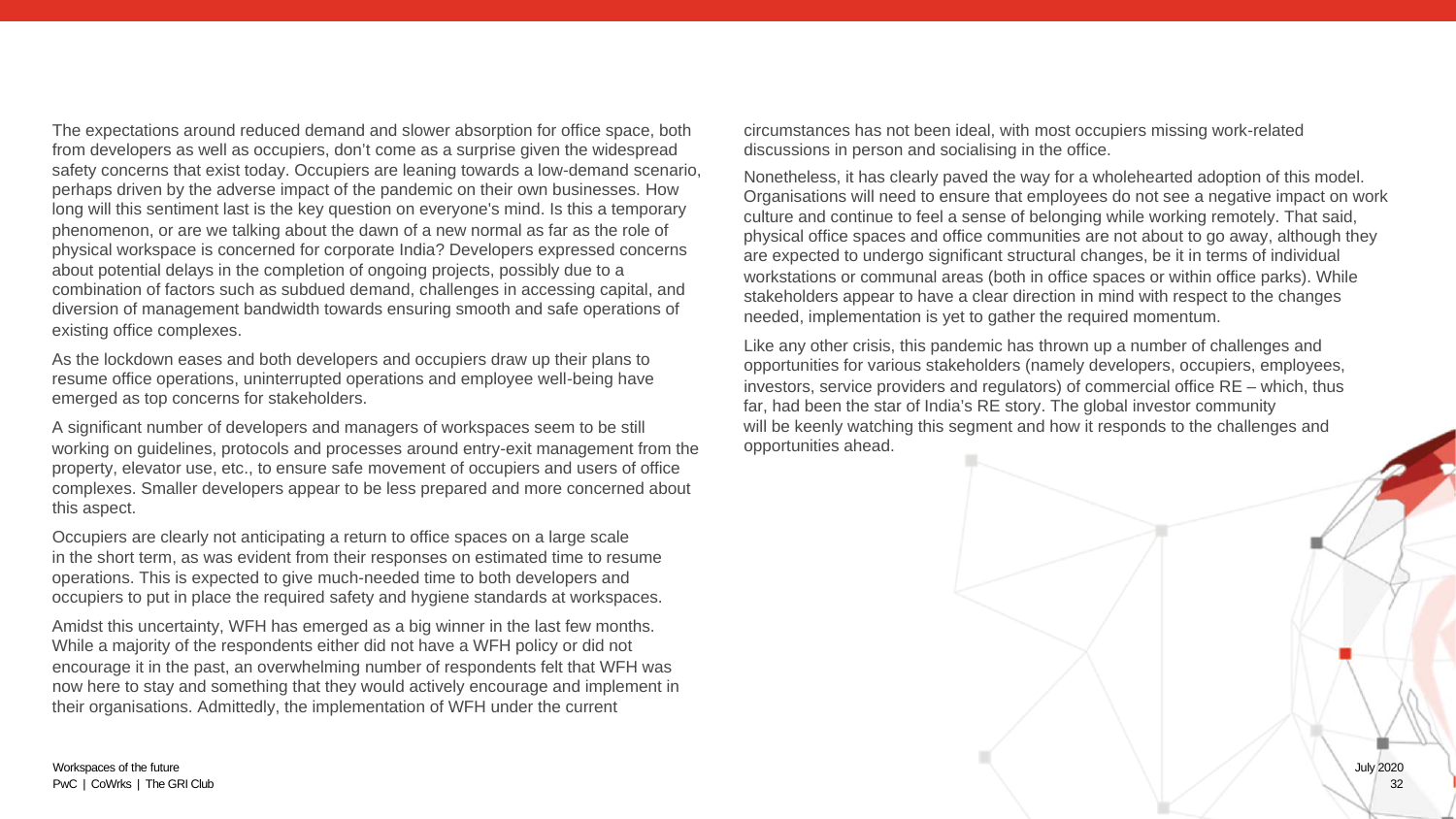# About PwC

At PwC, our purpose is to build trust in society and solve important problems. We're a network of firms in 157 countries with over 276,000 people who are committed to delivering quality in advisory and tax services. Find out more and tell us what matters to you by visiting us at www.pwc.com.

In India, PwC has offices in these cities: Ahmedabad, Bengaluru, Bhopal, Chennai, Delhi NCR, Hyderabad, Kolkata, Mumbai, Pune and Raipur. For more information about PwC India's service offerings, visit www.pwc.in

PwC refers to the PwC network and/or one or more of its member firms, each of which is a separate legal entity. Please see www.pwc.com/structure for further details.

© 2020 PwC. All rights reserved.

### **Contact us**

**Sanjeev Krishan** Joint Leader, Deals PwC India sanjeev.krishan@pwc.com

**Hiten Kotak** Joint Leader, Deals PwC India hiten.kotak@pwc.com **Shashank Jain** Leader, Real Estate – Deals PwC India shashank.jain@pwc.com

# About CoWrks

CoWrks is India's leading large-format coworking, and managed space provider, with a network of 23 centers across 5 cities. Established in 2016, it has quickly become home to several leading entrepreneurs, a launchpad for start-ups, and a work hub for large enterprises and Fortune 500 companies. With sophisticated technology and membership solutions that span meeting rooms, flexible and dedicated desks, customizable private studios and even virtual membership, CoWrks is fueling safe, creative and productive work for its diverse member community.

### **Contact us**

**Nruthya Madappa** Managing Partner, The Cowrks Foundry nruthya.madappa@cowrks.com

Workspaces of the future PwC | CoWrks | The GRI Club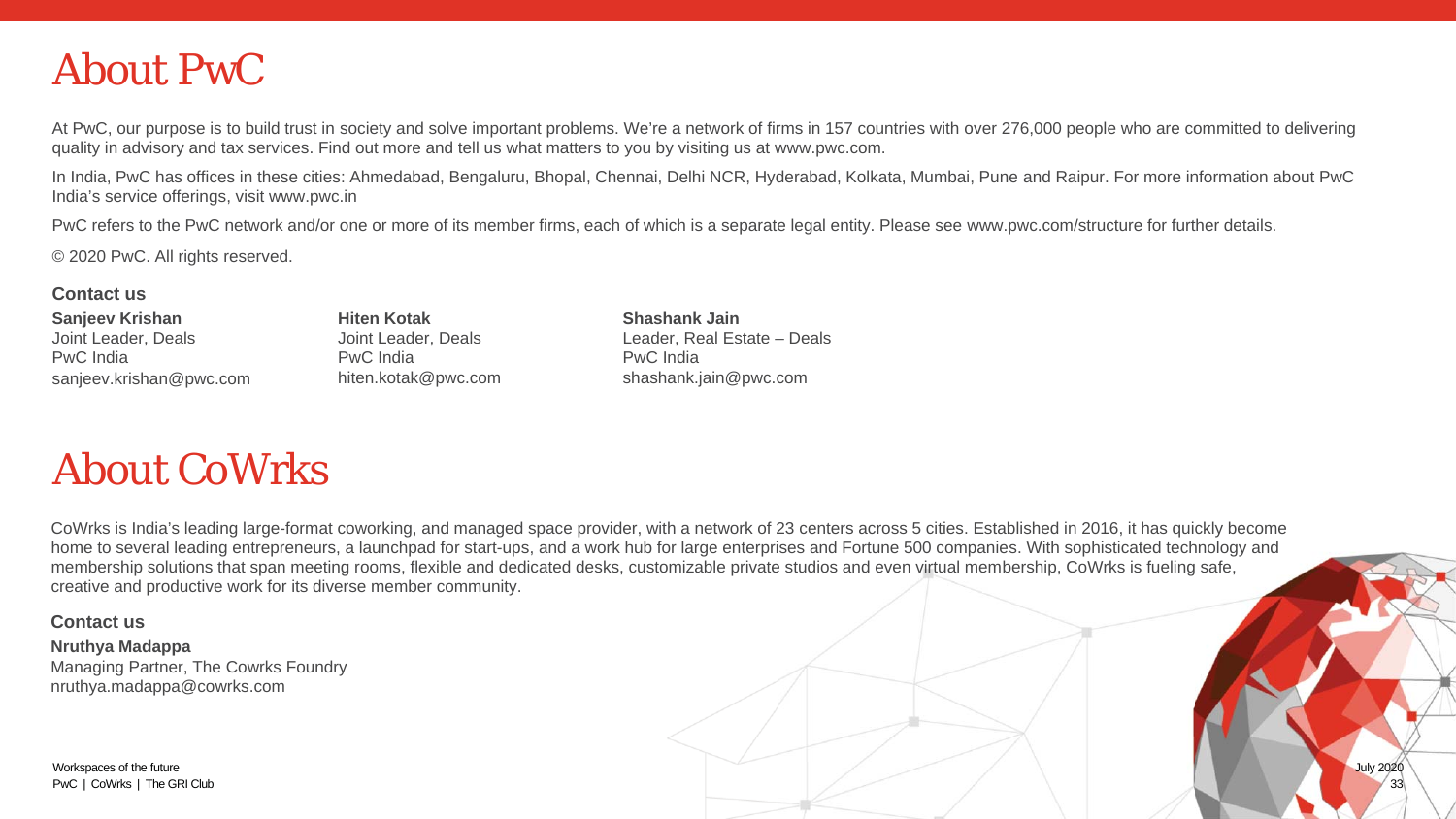# About the GRI Club

The GRI Club is a global club, bringing together key players who are members of this select group of global C-level Investors, REITs, Owners, Developers, Operators and Tenants in the Real Estate and Infrastructure value chains. Founded in 1998 in London, the club is now present in more than 20 strategic countries and geographies including - Europe, India, USA, LATAM and APAC. The mission of The GRI Club is to connect leaders from these markets and contribute to the building of privileged relationships and real business opportunities. In this context more than six thousand businessmen, senior executives and investors participate annually in the club's programming in the world.

### **Contact us**

**Priya Mathias** Country Head, Real Estate India & Sr. Director Real Estate Asia Pacific The GRI Club priya.mathias@griclub.org

**Anubha Garg** Director, Real Estate - India & Asia Pacific The GRI Club anubha.garg@griclub.org

# Acknowledgements

### **Contributors**

Shashank Jain Kaushik Pathak Tanya Tandon Rahil R Lawana Siddharth Jain

## **Guidance**

Bhairav Dalal Anuj Madan Abhishek Goenka Nruthya Madappa **Editorial support** Dion D'Souza Saptarshi Dutta

### **Design support** Goarav Masiwal Subhek Singh